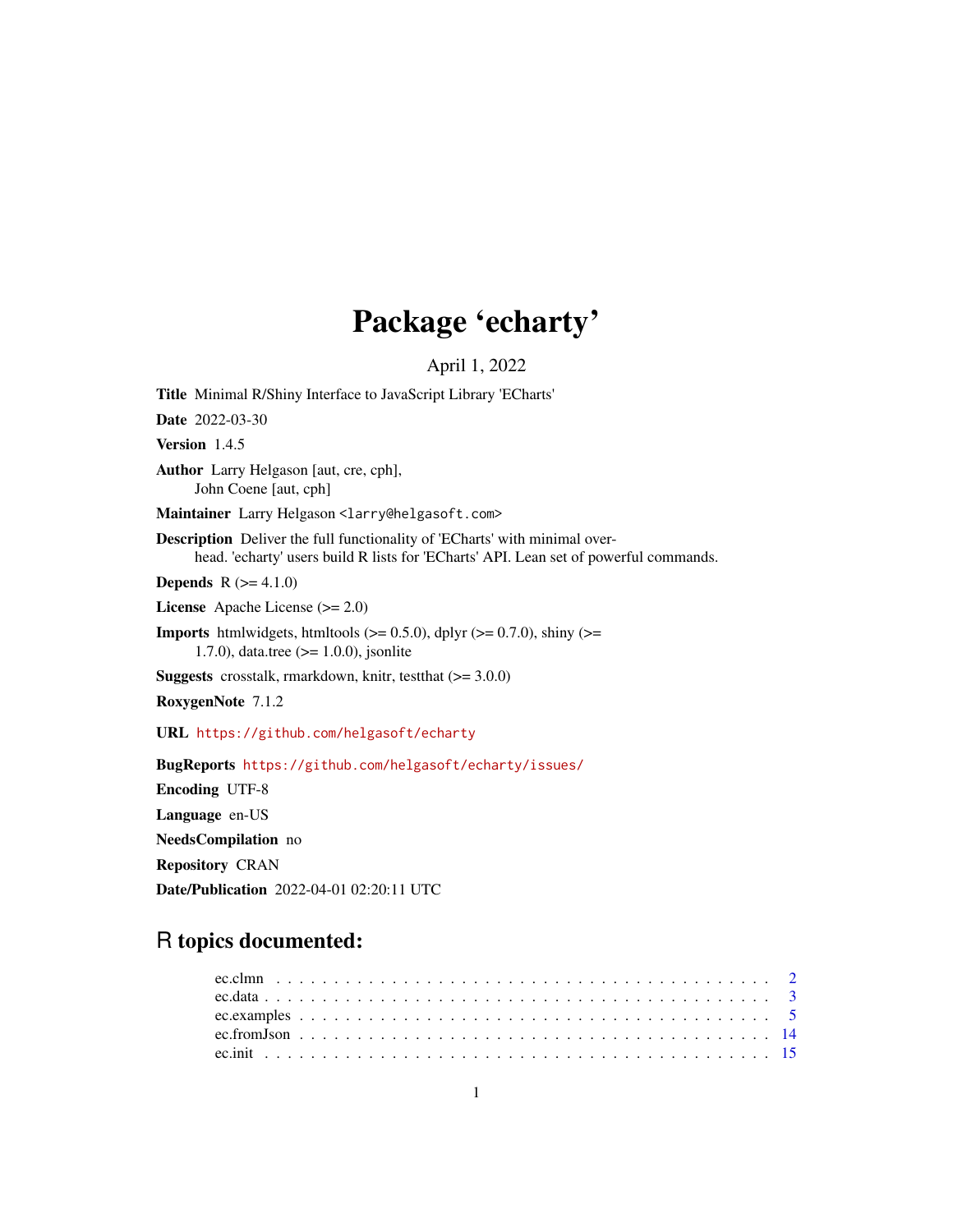#### <span id="page-1-0"></span>2 ec.clmn

| Index |  |  |  |  |  |  |  |  |  |  |  |  |  |  |  |  |  |  |  |  |  |
|-------|--|--|--|--|--|--|--|--|--|--|--|--|--|--|--|--|--|--|--|--|--|
|       |  |  |  |  |  |  |  |  |  |  |  |  |  |  |  |  |  |  |  |  |  |
|       |  |  |  |  |  |  |  |  |  |  |  |  |  |  |  |  |  |  |  |  |  |
|       |  |  |  |  |  |  |  |  |  |  |  |  |  |  |  |  |  |  |  |  |  |
|       |  |  |  |  |  |  |  |  |  |  |  |  |  |  |  |  |  |  |  |  |  |
|       |  |  |  |  |  |  |  |  |  |  |  |  |  |  |  |  |  |  |  |  |  |
|       |  |  |  |  |  |  |  |  |  |  |  |  |  |  |  |  |  |  |  |  |  |
|       |  |  |  |  |  |  |  |  |  |  |  |  |  |  |  |  |  |  |  |  |  |
|       |  |  |  |  |  |  |  |  |  |  |  |  |  |  |  |  |  |  |  |  |  |
|       |  |  |  |  |  |  |  |  |  |  |  |  |  |  |  |  |  |  |  |  |  |
|       |  |  |  |  |  |  |  |  |  |  |  |  |  |  |  |  |  |  |  |  |  |
|       |  |  |  |  |  |  |  |  |  |  |  |  |  |  |  |  |  |  |  |  |  |
|       |  |  |  |  |  |  |  |  |  |  |  |  |  |  |  |  |  |  |  |  |  |

ec.clmn *Data column*

#### Description

Helper function to display/format data column(s) by index or name

#### Usage

 $ec.dim(cd = NULL, ..., scale = 1)$ 

#### Arguments

| col     | A single column index (number) or column name (quoted string),<br>or a sprint format string.                                                         |
|---------|------------------------------------------------------------------------------------------------------------------------------------------------------|
| $\cdot$ | A comma separated column indexes or names, only when <i>col</i> is <i>sprintf</i> . This<br>allows formatting of multiple columns, as for a tooltip. |
| scale   | A positive number, multiplier for numeric columns. When scale is 0, all numeric<br>values are rounded.                                               |

# Details

Column indexes are counted in R and start at 1. Set column index to -1 for single values, like *tree* chart, *axisLabel.formatter* or *valueFormatter*. Column indexes are decimals for combo charts with multiple series, see [ecr.band](#page-22-1) example. The whole number part is the serie index, the decimal part is the column index inside. *col* as sprintf has the same placeholder *%@* for both column indexes or column names. *col* as sprintf can contain double quotes, but not single or backquotes. Placeholder *%L@* will display a number in locale format, like '12,345.09'. Placeholder *%LR@* will display a rounded number in locale format, like '12,345'. Placeholder *%R@* will display a rounded number, like '12345'. Placeholder *%M@* will display a marker in serie's color. Useful for attributes like formatter, color, symbolSize.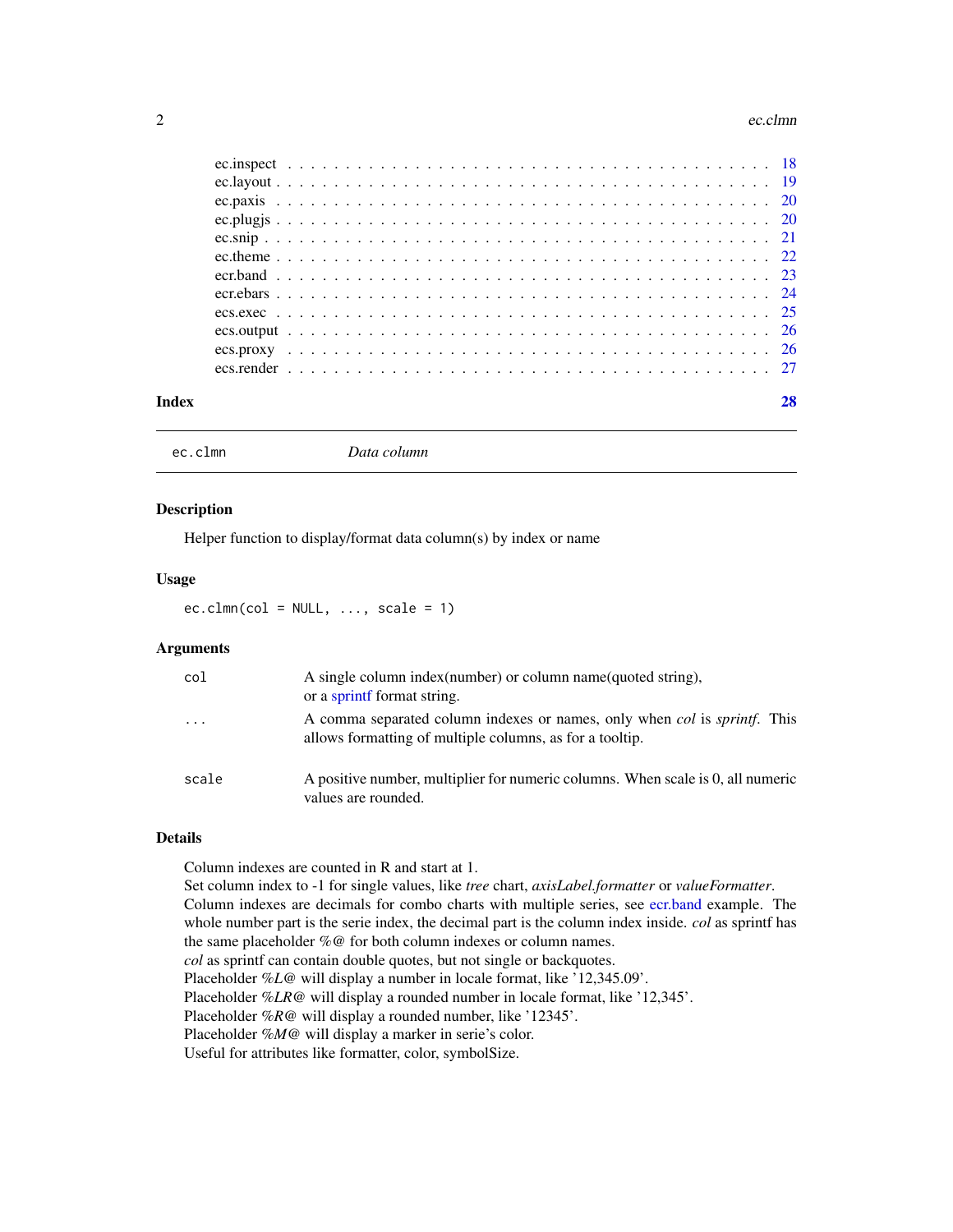#### <span id="page-2-0"></span>ec.data 3

# Value

A JavaScript code string (usually a function) marked as executable, see [JS.](#page-0-0)

# Examples

```
tmp <- data.frame(Species = as.vector(unique(iris$Species)),
                 emoji = c('\U0001F33B','\U0001F335','\U0001F33A'))
df <- iris |> dplyr::inner_join(tmp) # add 6th column emoji
p <- df |> dplyr::group_by(Species) |> ec.init()
p$x$opts$series <- lapply(p$x$opts$series, # show 6th column as label
   function(s) append(s, list(label= list(show= TRUE, formatter= ec.clmn(6)))) )
p$x$opts$tooltip <- list(formatter= # sprintf + multiple column indexes
  ec.clmn('%M@ species <b>%@</b><br>s.len <b>%@</b><br>s.wid <b>%@</b>', 5,1,2))
p
```
ec.data *Data helper*

#### Description

Make data lists from a data.frame

# Usage

```
ec.data(df, format = "dataset", header = TRUE)
```
# Arguments

| df     | Chart data in data.frame format, required.<br>Except when format is 'dendrogram', then df is a list, result of helust function. |
|--------|---------------------------------------------------------------------------------------------------------------------------------|
| format | A key on how to format the output list                                                                                          |
|        | • 'dataset' = list to be used in dataset (default), or in series data (without<br>header).                                      |
|        | • 'values' $=$ list for customized series data                                                                                  |
|        | • 'names' = named lists useful for named data like sankey links.                                                                |
|        | • 'boxplot' = build dataset and source lists, see Details                                                                       |
|        | • 'dendrogram' = build series data for Hierarchical Clustering dendrogram                                                       |
| header | Boolean to include the column names in dataset, default TRUE.<br>Set this to FALSE when used in series.data.                    |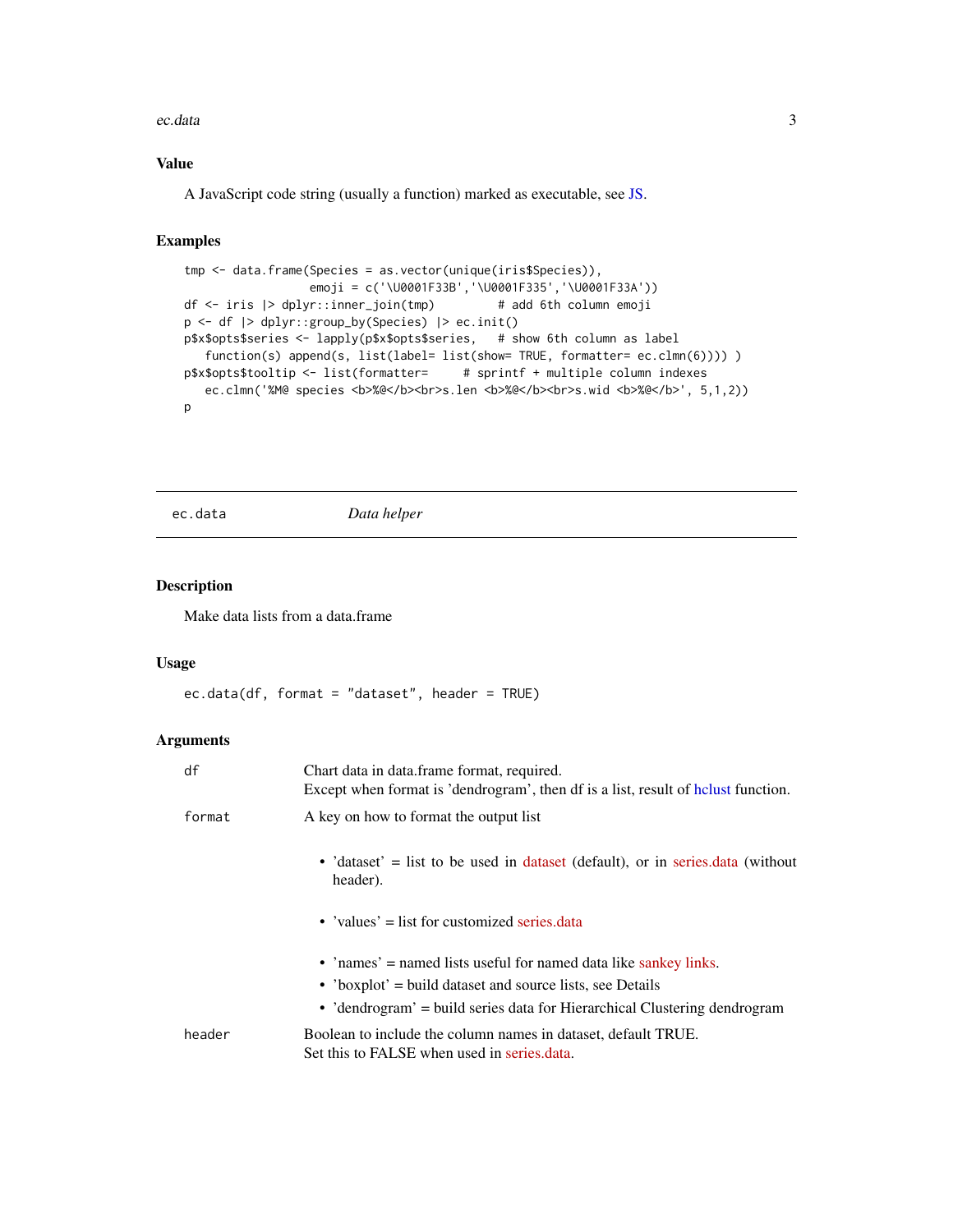#### Details

format='boxplot' requires the first two *df* columns as:

- column for the non-computational categorical axis
- column with (numeric) data to compute the five boxplot values

Grouped *df* is supported. Groups will show in the legend, if enabled.

Returns a list(dataset, series, axlbl) to set the chart. *axlbl* is a formatter for the category axis.

Make sure there is enough data for computation, like  $>4$  values per boxplot. Otherwise ECharts may exit with a *Object.transform* error.

#### Value

A list for *dataset.source*, *series.data* or a list of named lists. For boxplot - a named list, see Details and Examples For dendrogram - a tree structure, see format in [tree data](https://echarts.apache.org/en/option.html#series-tree.data)

#### See Also

some live [code samples](https://rpubs.com/echarty/data-models)

```
library(dplyr)
#ds <- Orange |> relocate(age,circumference) |> ec.data(format='boxplot')
#ds <- Orange |> relocate(age,circumference) |> group_by(Tree) |> ec.data(format='boxplot')
#ds <- mtcars |> relocate(am,mpg) |> ec.data(format='boxplot')
ds <- mtcars |> relocate(am,mpg) |> group_by(cyl) |> ec.data(format='boxplot')
p \leftarrow ec.init()p$x$opts <- list(
  dataset= ds$dataset,
  series= ds$series,
  yAxis= list(type= 'category', # categorical yAxis = horizontal boxplots
              axisLabel= list(formatter= ds$axlbl)),
  xAxis= list(show= TRUE), # categorical xAxis = vertical boxplots
  legend= list(show= TRUE)
)
p
hc <- hclust(dist(USArrests), "complete")
p <- ec.init(preset= FALSE)
p$x$opts$series <- list(list(
  type= 'tree', orient= 'TB', roam= TRUE, initialTreeDepth= -1,
  data= ec.data(hc, format='dendrogram'),
  # layout= 'radial', symbolSize= ec.clmn(-1, scale= 0.33),
       exclude added labels like 'pXX', leaving only the originals
  label= list(formatter= htmlwidgets::JS(
    "function(n) { out= /p\ldotstest(n.name) ? '' : n.name; return out; }"))
))
p
```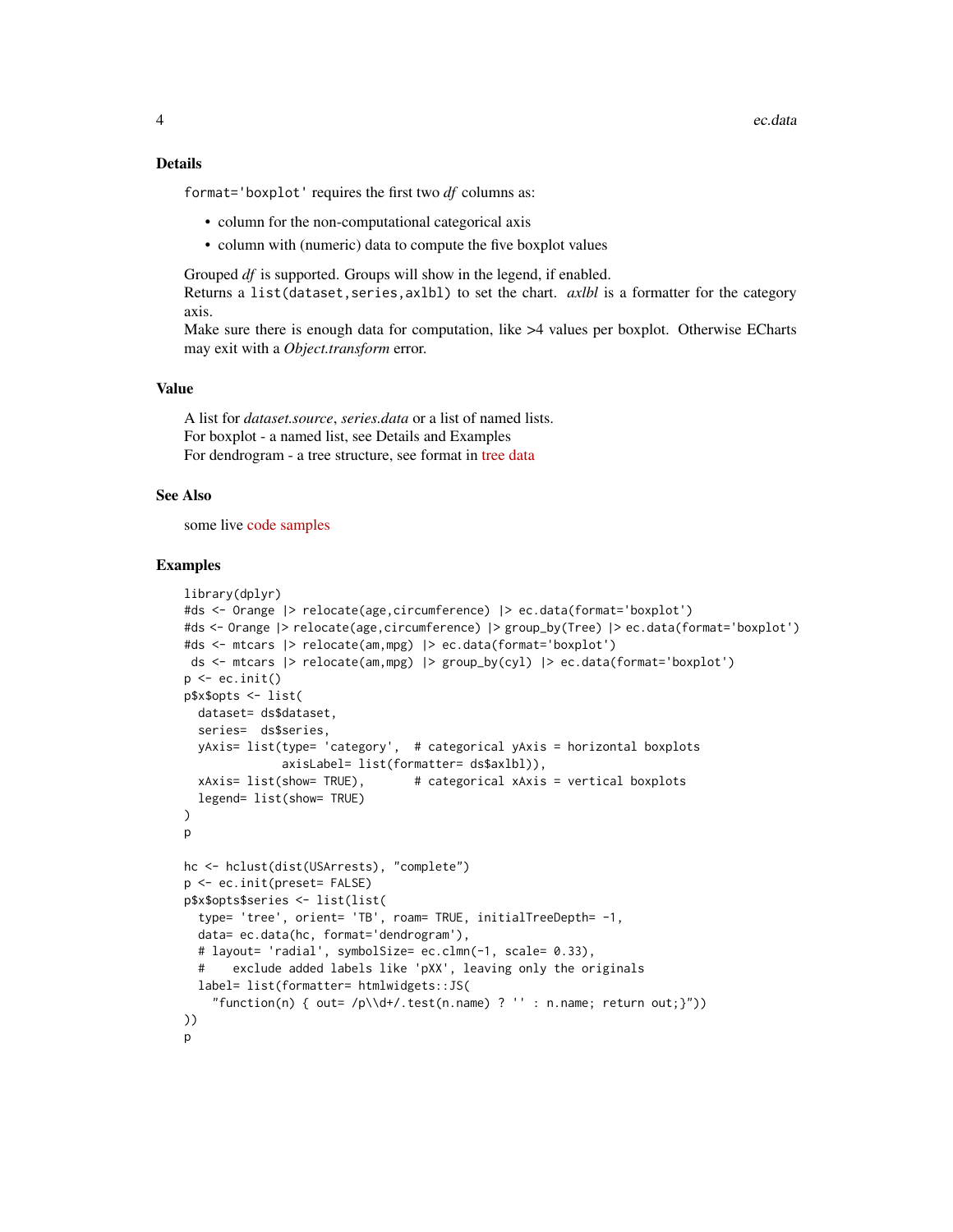<span id="page-4-1"></span><span id="page-4-0"></span>

Learn by example - copy/paste code from Examples below.

This code collection is to demonstrate various concepts of data preparation, conversion, grouping, parameter setting, visual fine-tuning, custom rendering, plugins attachment, Shiny plots & interactions through Shiny proxy.

#### Usage

```
ec.examples()
```
#### Value

No return value, used only for help

#### See Also

[website](https://helgasoft.github.io/echarty/) has many more examples

```
library(dplyr); library(echarty)
```

```
#------ Basic scatter chart, instant display
cars |> ec. init()
#------ Same chart, change theme and save for further processing
p \leftarrow \text{cars} |> ec.init() |> ec.theme('dark')
p
#------ JSON back and forth
tmp \leftarrow cars \ge ec.init()
tmp
json <- tmp |> ec.inspect()
ec.fromJson(json) |> ec.theme("dark")
#------ Data grouping
library(dplyr)
iris |> mutate(Species=as.character(Species)) |>
```

```
group_by(Species) |> ec.init() # by non-factor column
```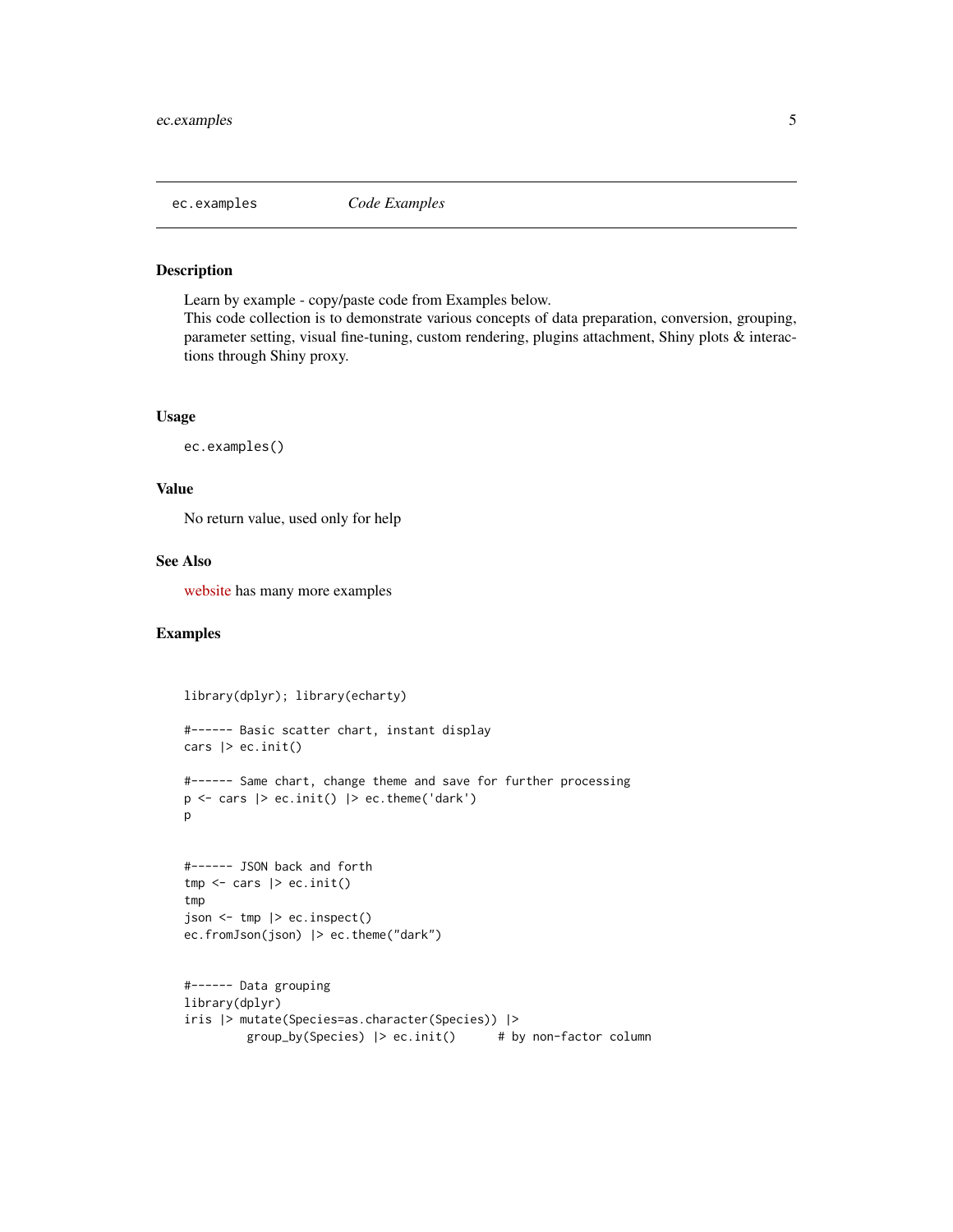```
p <- Orange |> group_by(Tree) |> ec.init() # by factor column
p$x$opts$series <- lapply(p$x$opts$series, function(x) {
  x$symbolSize=10; x$encode=list(x='age', y='circumference'); x } )
\mathbf{D}#------ Area chart
p <- mtcars |> relocate(wt,mpg) |> arrange(wt) |>
               group_by(cyl) |> ec.init(ctype= 'line')
p$x$opts$series <- lapply(p$x$opts$series, append, list(areaStyle= list(show=TRUE)) )
p
#------ Plugin leaflet
if (interactive()) {
tmp <- quakes |> dplyr::relocate('long') |> # set order to lon,lat
  dplyr::mutate(size= exp(mag)/20) |> head(100) # add accented size
p <- tmp |> ec.init(load='leaflet')
p$x$opts$series[[1]]$name = 'quakes'
p$x$opts$series[[1]]$symbolSize = ec.clmn(6, scale=2) # size column
p$x$opts$tooltip = list(formatter=ec.clmn('magnitude %@', 'mag'))
p$x$opts$legend = list(show=TRUE)
\mathsf{D}}
#------ Plugin 'world' with visualMap
if (interactive()) {
cns <- data.frame(
  country = c('United States','China','Russia'),
  value = runif(3, 1, 100)
)
p \le - cns |> group_by(country) |> ec.init(load='world',
    tl.series=list(type='map', encode=list(value='value', name='country')) )
p$x$opts$visualMap <- list(calculable=TRUE, max=100)
p$x$opts$toolbox <- list(feature= list(restore= list()))
p
}
#------ Plugin 'world' with lines and color coding
if (interactive()) {
flights <- NULL
flights <- try(read.csv(paste0('https://raw.githubusercontent.com/plotly/datasets/master/',
                               '2011_february_aa_flight_paths.csv')), silent = TRUE)
if (!is.null(flights)) {
  tmp <- data.frame(airport1 = unique(head(flights,10)$airport1),
                    color = c("#387e78","#eeb422","#d9534f",'magenta'))
  tmp <- head(flights,10) |> inner_join(tmp) # add color by airport
  p <- ec.init(load='world')
  p$x$opts$geo$center <- c(mean(flights$start_lon), mean(flights$start_lat))
  p$x$opts$geo$zoom <- 7
  p$x$opts$series <- list(list(
    type='lines', coordinateSystem='geo',
    data = lapply(ec.data(tmp, 'names'), function(x)
```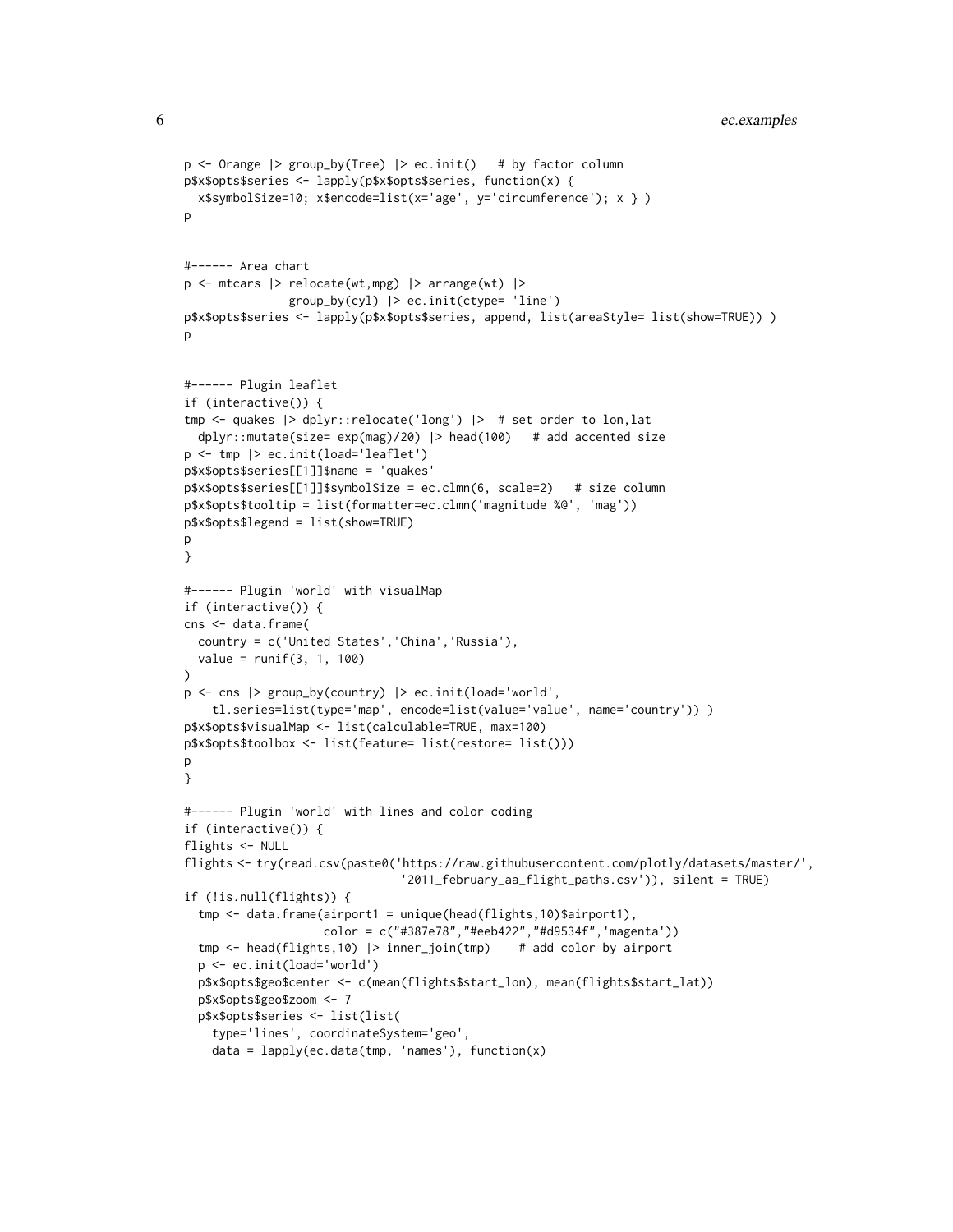```
list(coords = list(c(x$start_lon,x$start_lat),
                         c(x$end_lon,x$end_lat)),
           colr = x$color)
   )
    ,lineStyle = list(curveness=0.3, width=3, color=ec.clmn('colr'))
  ))
  p
} }
#------ registerMap JSON
json <- jsonlite::read_json("https://echarts.apache.org/examples/data/asset/geo/USA.json")
dusa <- USArrests
dusa$states <- row.names(dusa)
p <- ec.init(preset=FALSE)
p$x$registerMap <- list(list(mapName= 'USA', geoJSON= json))
# registerMap supports also maps in SVG format, see website gallery
p$x$opts$visualMap <- list(type= 'continuous', calculable= TRUE,
                           min= min(dusa$UrbanPop), max= max(dusa$UrbanPop))
p$x$opts$series <- list(list(type= 'map', map= 'USA',
   roam= TRUE, zoom= 3, left= -100, top= -30,
  data= lapply(ec.data(dusa,'names'), function(x) list(name=x$states, value=x$UrbanPop))
))
p
#------ locale
mo <- seq.Date(Sys.Date() - 444, Sys.Date(), by= "month")
df <- data.frame(date= mo, val= runif(length(mo), 1, 10))
p <- df |> ec.init(title=list(text='locale test'))
p$x$locale <- 'ZH'
p$x$renderer <- 'svg'
p
#------ Pie
is \le sort(islands); is \le is[is>60]
is <- data.frame(name=names(is), value=as.character(unname(is)))
data <- ec.data(is, 'names')
p \leftarrow ec.init()p$x$opts <- list(
  title = list(text = "Landmasses over 60,000 mi\u00B2", left = 'center'),
  tooltip = list(trigger='item'),
  series = list(type='pie', radius='50%', data=data, name='mi\u00B2'))
p
#------ Liquidfill plugin
if (interactive()) {
 p <- ec.init(load=c('liquid'), preset=FALSE)
 p$x$opts$series[[1]] <- list(
   type='liquidFill', data=c(0.6, 0.5, 0.4, 0.3), # amplitude=0,
   waveAnimation=FALSE, animationDuration=0, animationDurationUpdate=0
```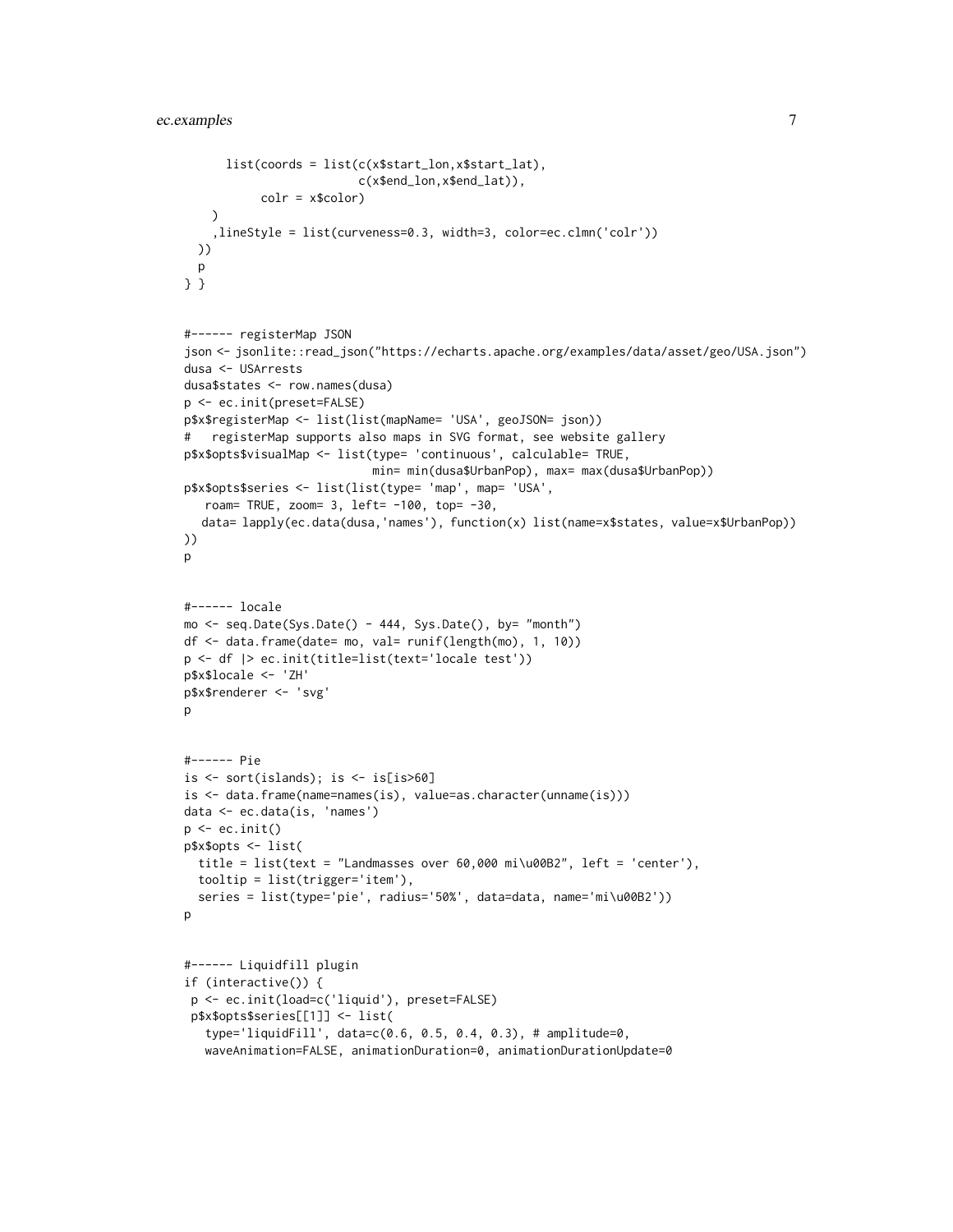```
)
p
}
#------ Heatmap
times <- c(5,1,0,0,0,0,0,0,0,0,0,2,4,1,1,3,4,6,4,4,3,3,2,5,7,0,0,0,0,0,0,
           0,0,0,0,5,2,2,6,9,11,6,7,8,12,5,5,7,2,1,1,0,0,0,0,0,0,0,0,3,2,
           1,9,8,10,6,5,5,5,7,4,2,4,7,3,0,0,0,0,0,0,1,0,5,4,7,14,13,12,9,5,
           5,10,6,4,4,1,1,3,0,0,0,1,0,0,0,2,4,4,2,4,4,14,12,1,8,5,3,7,3,0,
           2,1,0,3,0,0,0,0,2,0,4,1,5,10,5,7,11,6,0,5,3,4,2,0,1,0,0,0,0,0,
           0,0,0,0,1,0,2,1,3,4,0,0,0,0,1,2,2,6)
df <- NULL; n <- 1;
for(i in 0:6) { df \leq - rbind(df, data, frame(0:23, rep(i,24), times[n:(n+23)])); n \leq -n+24 }
hours \leq ec.data(df); hours \leq hours[-1] # remove columns row
times <- c('12a',paste0(1:11,'a'),'12p',paste0(1:11,'p'))
days <- c('Saturday','Friday','Thursday','Wednesday','Tuesday','Monday','Sunday')
p <- ec.init(preset=FALSE)
p$x$opts <- list( title = list(text='Punch Card Heatmap'),
 tooltip = list(position='top'),grid=list(height='50%',top='10%'),
 xAxis = list(type='category', data=times, splitArea=list(show=TRUE)),
 yAxis = list(type='category', data=days, splitArea=list(show=TRUE)),
 visualMap = list(min=0,max=10,calculable=TRUE,orient='horizontal',left='center',bottom='15%'),
 series = list(list(name='Hours', type = 'heatmap', data= hours,label=list(show=TRUE),
      emphasis=list(itemStyle=list(shadowBlur=10,shadowColor='rgba(0,0,0,0.5)'))))
)
p
#------ Plugin 3D
if (interactive()) {
data \leftarrow list()
for(y in 1:dim(volcano)[2]) for(x in 1:dim(volcano)[1])
  data <- append(data, list(c(x, y, volcano[x,y])))
p \leftarrow ec.init(load='3D')p$x$opts$series <- list(type= 'surface',data= data)
p
}
#------ 3D chart with custom item size, improved readability with ec.snip
if (interactive()) {
p <- iris |> group_by(Species) |>
     mutate(size= log(Petal.Width*10)) |> # add 6th column accented size
     ec.init(load= '3D') |> ec.snip()
p$xAxis3D <- list(name= 'Petal.Length')
p$yAxis3D <- list(name= 'Sepal.Width')
p$zAxis3D <- list(name= 'Sepal.Length')
p$series <- lapply(p$series, function(s) { # update preset series
                   s$symbolSize <- ec.clmn(6, scale=10); s })
p$legend <- list(show= TRUE)
ec.snip(p)
}
```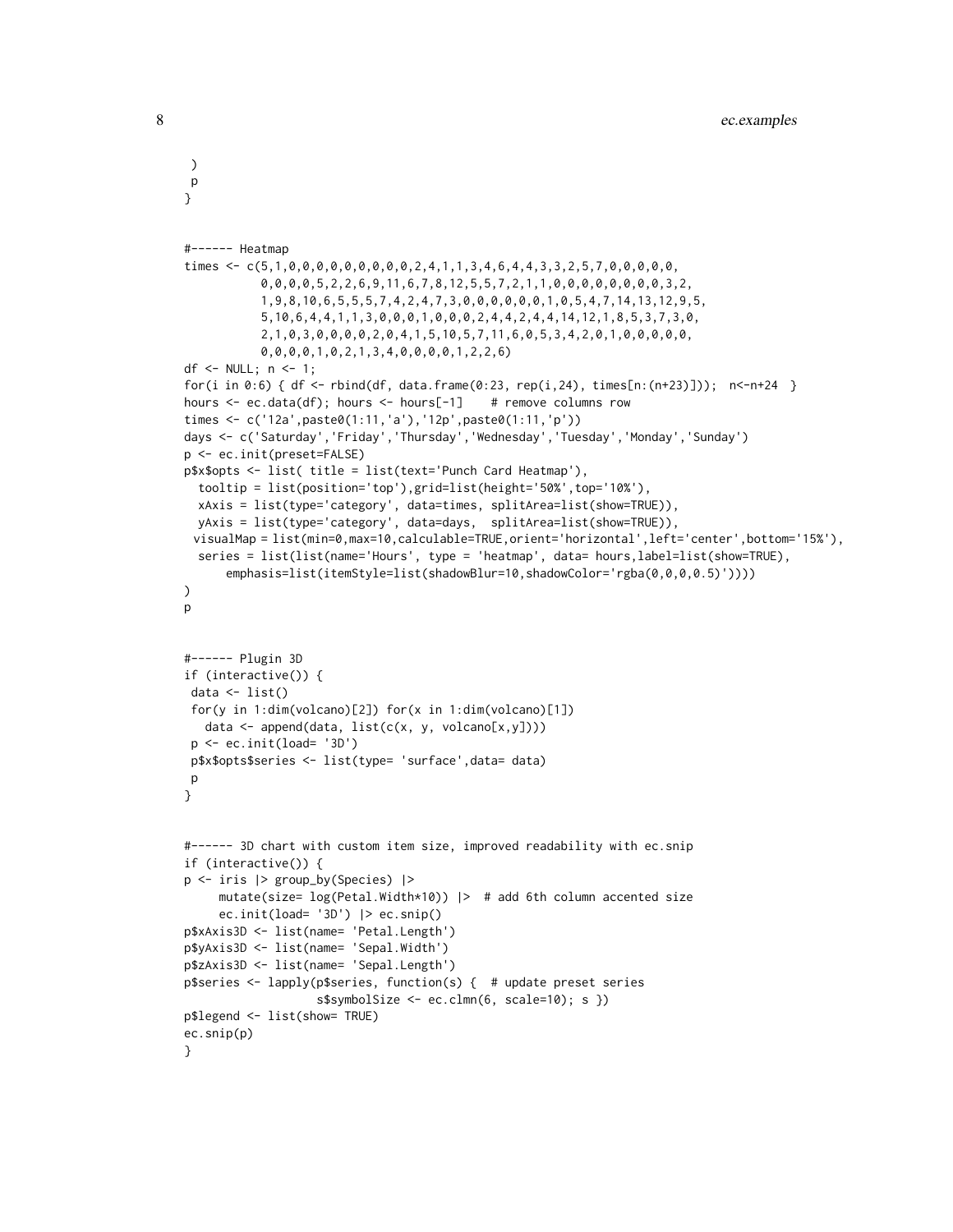```
#------ Surface data equation with JS code
if (interactive()) {
p \leftarrow ec.init(load='3D')p$x$opts$series[[1]] <- list(
  type= 'surface',
  equation= list(
   x = list(min = -3, max = 4, step = 0.05),
   y = list(min = -3, max = 3, step = 0.05),
   z = htmlwidgets::JS("function (x, y) {
          return Math.sin(x * x + y * y) * x / Math.PI; }")
  )
)
p
}
#------ Surface with data from a data.frame
if (interactive()) {
library(dplyr)
data <- expand.grid(
 x = seq(0, 2, by = 0.1),
  y = seq(0, 1, by = 0.1)) |> mutate(z = x * (y ^ 2)) |> select(x,y,z)
p <- ec.init(load= '3D')
p$x$opts$series[[1]] <- list(
  type= 'surface',
  data= ec.data(data, 'values'))
p
}
#------ Band serie with customization
# first column ('day') usually goes to the X-axis
# try also alternative data setting - replace lines *1 with *2
if (interactive()) {
library(dplyr)
dats <- as.data.frame(EuStockMarkets) |> mutate(day= 1:n()) |>
          relocate(day) |> slice_head(n= 100)
p \le - ec.init(load= 'custom') # *1 = unnamed data
#p <- dats |> ec.init(load= 'custom') # *2 = dataset
p$x$opts$series = append(
  ecr.band(dats, 'DAX','FTSE', name= 'Ftse-Dax', color= 'lemonchiffon'),
  list(list(type='line', name='CAC', color='red', symbolSize=1,
            data= ec.data(dats |> select(day,CAC), 'values') # *1
            # encode=list(x='day', y='CAC') # *2
 ))
\lambdap$x$opts$legend <- list(show=TRUE)
p$x$opts$dataZoom <- list(type= 'slider', end= 50)
p
}
```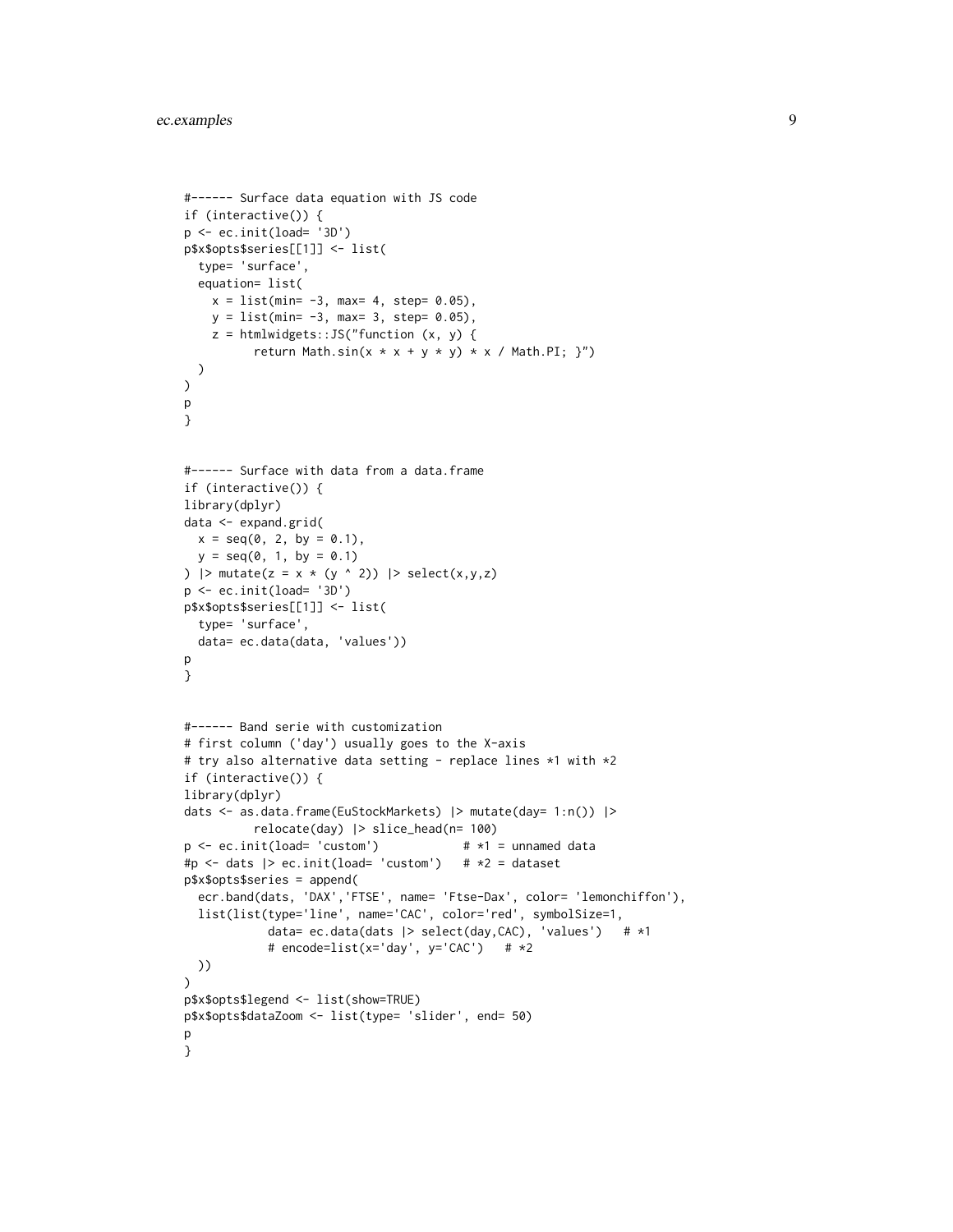```
#------ Timeline animation and ec.snip
p <- Orange |> dplyr::group_by(age) |> ec.init(
 tl.series=list(type= 'bar', encode= list(x='Tree', y='circumference'))
) \vert ec.snip()
p$timeline <- append(p$timeline, list(autoPlay= TRUE))
p$options <- lapply(p$options,
         function(o) { o$title$text <- paste('age',o$title$text,'days'); o })
p$xAxis <- list(type= 'category', name= 'tree')
p$yAxis <- list(max= max(Orange$circumference))
ec.snip(p)
#------ Timeline with pies
df <- data.frame(
 group= c(1,1,1,1,2,2,2,2),
 type= c("type1","type1","type2","type2","type1","type1","type2","type2"),
 value= c(5,2,2,1,4,3,1,4),
 label= c("name1","name2","name3","name4","name1","name2","name3","name4"),
 color= c("blue","purple","red","gold","blue","purple","red","gold")
)
p <- df |> group_by(group) |> ec.init( preset= FALSE,
         tl.series= list(type= 'pie', roseType= 'radius',
                         encode=list(value='value', itemName='type')
        ))
p$x$opts$options <- lapply(p$x$opts$options, function(s) {
 s$series[[1]]$itemStyle <- list(color=ec.clmn(5))
 s$series[[1]]$label <- list(formatter=ec.clmn(4))
 s
})
p$x$opts$legend <- list(selectedMode= "single")
p
#------ Boxplot
ds <- mtcars |> relocate(am,mpg) |> group_by(cyl) |>
     ec.data(format= 'boxplot')
p \leftarrow ec.init()p$x$opts <- list(
 dataset= ds$dataset,
 series= ds$series,
 yAxis= list(type= 'category'),
 xAxis= list(show= TRUE),
 legend= list(show= TRUE)
)
p
#------ ECharts feature: custom transform - a regression line
# presets for xAxis,yAxis,dataset and series are used
dset <- data.frame(x= 1:10, y= sample(1:100,10))
p <- dset |> ec.init(js= 'echarts.registerTransform(ecStat.transform.regression)')
p$x$opts$dataset[[2]] <- list(transform = list(type= 'ecStat:regression'))
```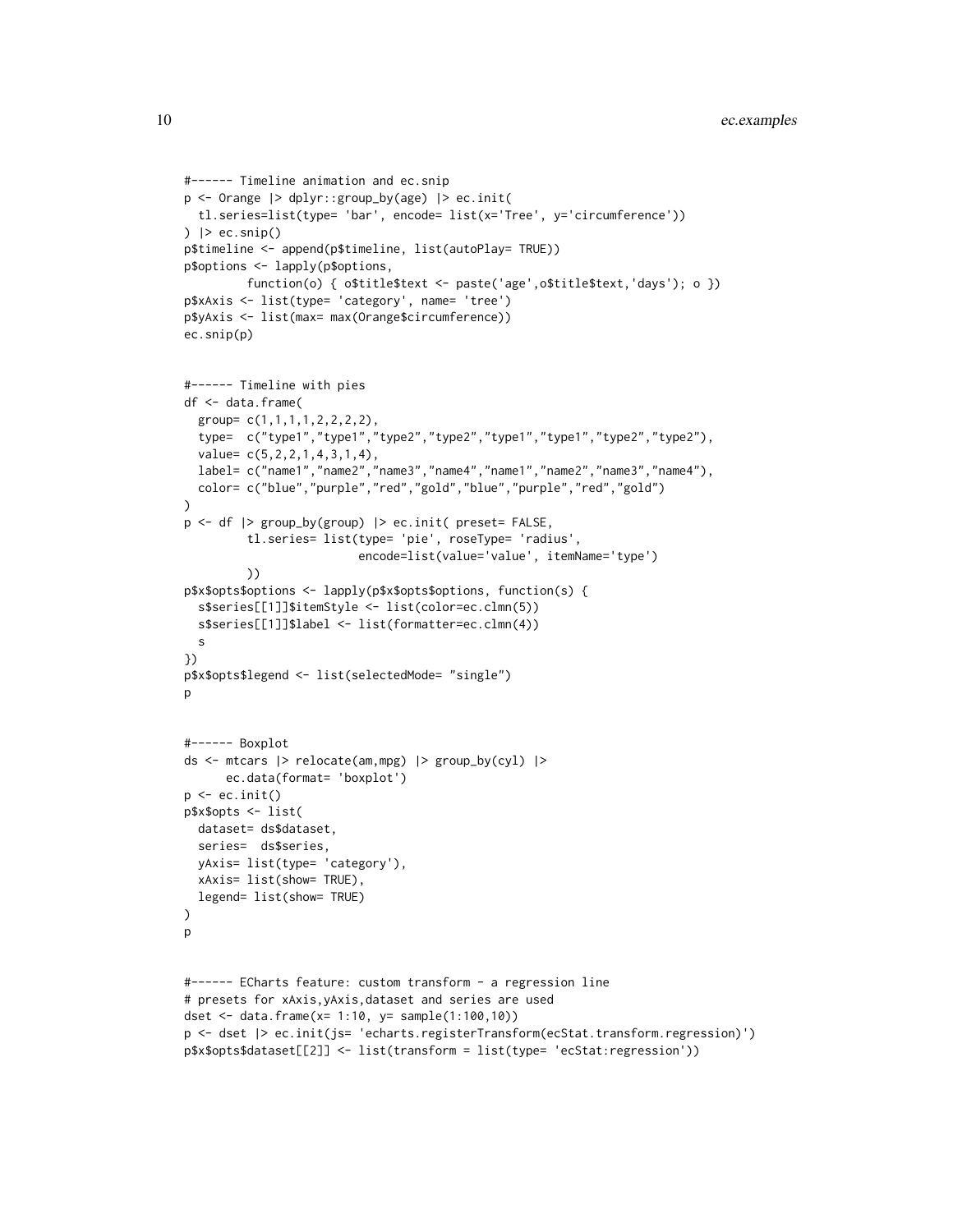```
p$x$opts$series[[2]] <- list(
  type= 'line', itemStyle=list(color= 'red'), datasetIndex= 1)
p
#------ ECharts: dataset, transform and sort
datset <- list(
  list(source=list(
    list('name', 'age', 'profession', 'score', 'date'),
    list('Hannah Krause', 41, 'Engineer', 314, '2011-02-12'),
    list('Zhao Qian', 20, 'Teacher', 351, '2011-03-01'),
    list('Jasmin Krause', 52, 'Musician', 287, '2011-02-14'),
    list('Li Lei', 37, 'Teacher', 219, '2011-02-18'),
    list('Karle Neumann', 25, 'Engineer', 253, '2011-04-02'),
    list('Adrian Groß', 19, 'Teacher', NULL, '2011-01-16'),
    list('Mia Neumann', 71, 'Engineer', 165, '2011-03-19'),
    list('Böhm Fuchs', 36, 'Musician', 318, '2011-02-24'),
    list('Han Meimei', 67, 'Engineer', 366, '2011-03-12'))),
  list(transform = list(type= 'sort', config=list(
    list(dimension='profession', order='desc'),
    list(dimension='score', order='desc'))
  )))
p <- ec.init(title= list(
        text= 'Data transform, multiple-sort bar',
        subtext= 'JS source',
        sublink= paste0('https://echarts.apache.org/next/examples/en/editor.html',
                   '?c=doc-example/data-transform-multiple-sort-bar'),
        left= 'center'))
p$x$opts$dataset <- datset
p$x$opts$xAxis <- list(type= 'category', axisLabel= list(interval=0, rotate=30))
p$x$opts$yAxis <- list(name= 'score')
p$x$opts$series[[1]] <- list(
  type= 'bar',
  label= list(show= TRUE, rotate= 90, position= 'insideBottom',
              align= 'left', verticalAlign= 'middle'
  ),
  itemStyle =list(
    color= htmlwidgets::JS("function (params) {
      return ({
        Engineer: '#5470c6',
        Teacher: '#91cc75',
        Musician: '#fac858'
      })[params.data[2]]
   }")
  ),
  encode= list(x= 'name', y= 'score', label= list('profession') ),
  datasetIndex= 1
\lambdap$x$opts$tooltip <- list(trigger= 'item', axisPointer= list(type= 'shadow'))
\mathbf{D}
```
#------ Sunburst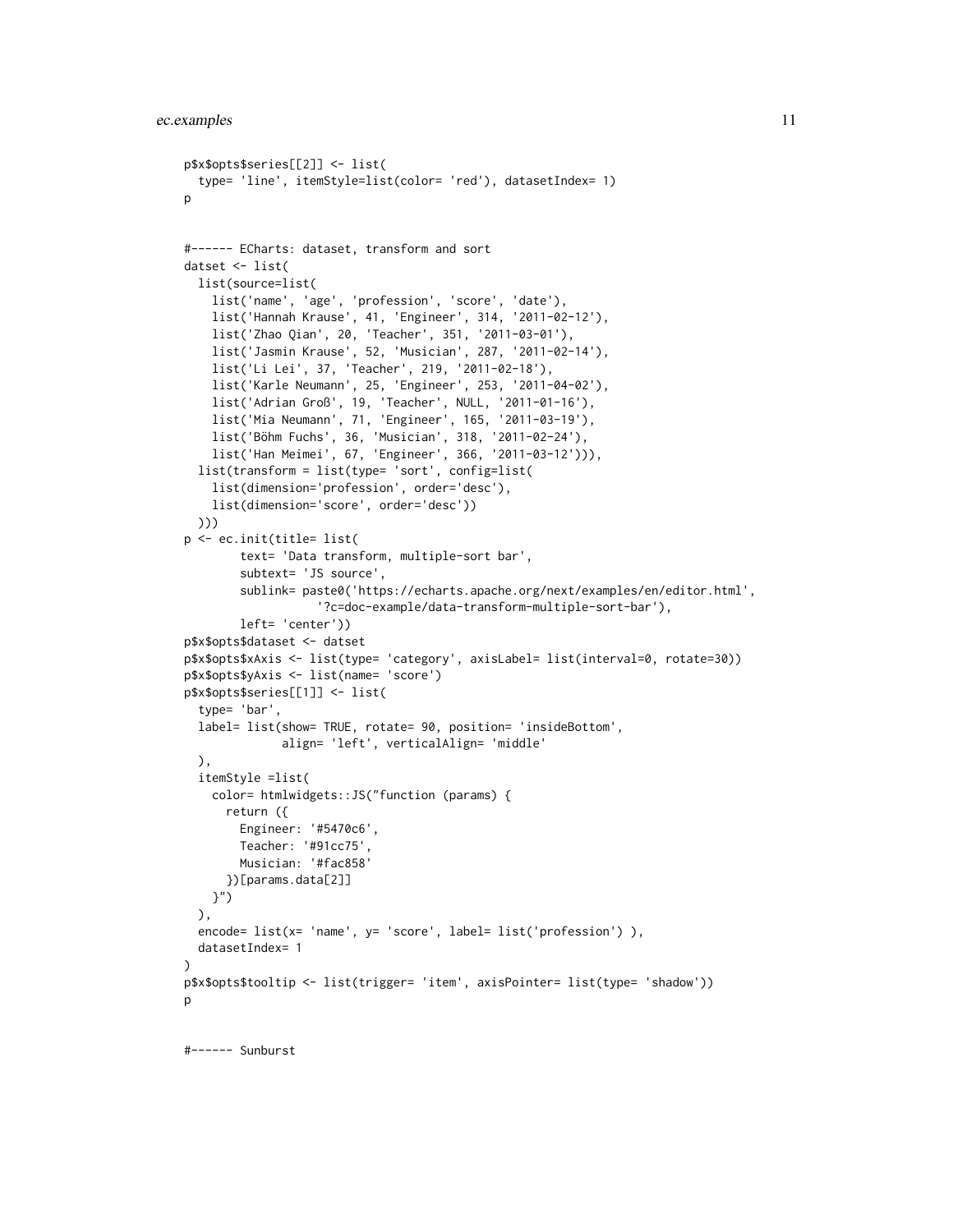```
# see website for different ways to set hierarchical data
data = list(list(name='Grandpa',children=list(list(name='Uncle Leo',value=15,
     children=list(list(name='Cousin Jack',value=2), list(name='Cousin Mary',value=5,
     children=list(list(name='Jackson',value=2))), list(name='Cousin Ben',value=4))),
  list(name='Father',value=10,children=list(list(name='Me',value=5),
   list(name='Brother Peter',value=1))))), list(name='Nancy',children=list(
   list(name='Uncle Nike',children=list(list(name='Cousin Betty',value=1),
  list(name='Cousin Jenny',value=2))))))
p \leftarrow ec.init()p$x$opts <- list(
 series = list(list(type='sunburst', data=data,
                     radius=list(0, '90%'), label=list(rotate='radial')
)))
\mathsf{D}#------ Error Bars on grouped data
if (interactive()) {
library(dplyr)
df <- mtcars |> group_by(cyl,gear) |> summarise(yy=round(mean(mpg),2)) |>
 mutate(low=round(yy-cyl*runif(1),2), high=round(yy+cyl*runif(1),2)) |>
 relocated(cyl, .after = last_col()) # move group column behind first four cols
p <- df |> ec.init(ctype='bar', load='custom') |>
 ecr.ebars(df, name = 'eb'
     ,tooltip = list(formatter=ec.clmn('high <b>%@</b><br>low <b>%@</b>', 4,3)))
p$x$opts$tooltip <- list(show=TRUE)
p
}
#------ Gauge
p <- ec.init(preset=FALSE);
p$x$opts$series <- list(list(
 type = 'gauge', max = 160, min=40,
 detail = list(formatter='\U1F9E0={value}'),
 data = list(list(value=85, name='IQ test')) ))
p
#------ Custom gauge with animation
p \leftarrow ec.init(js = "setInterval(function () )opts.series[0].data[0].value = (Math.random() * 100).toFixed(2) - 0;
   chart.setOption(opts, true);}, 2000);")
p$x$opts <- list(series=list(list(type = 'gauge',
  axisLine = list(lineStyle=list(width=30,
    color = list(c(0.3, '#67e0e3'),c(0.7, '#37a2da'),c(1, '#fd666d')))),
 pointer = list(itemStyle=list(color='auto')),
 axisTick = list(distance=-30,length=8, lineStyle=list(color='#fff',width=2)),
 splitLine = list(distance=-30,length=30, lineStyle=list(color='#fff',width=4)),
 axisLabel = list(color='auto',distance=40,fontSize=20),
 detail = list(valueAnimation=TRUE, formatter='{value} km/h',color='auto'),
 data = list(list(value=70))
)))
p
```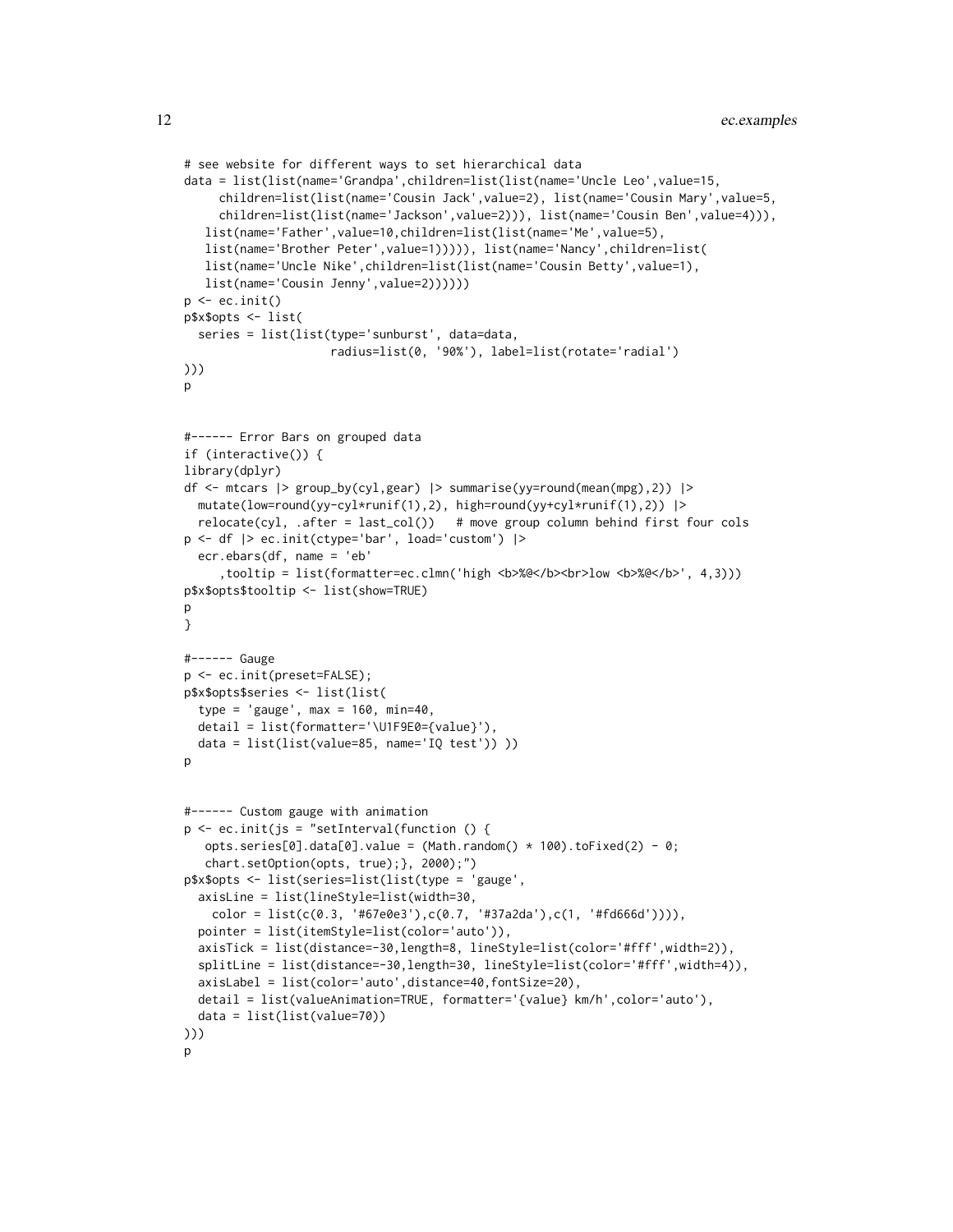```
#------ Sankey and graph plots
# prepare data
sankey <- data.frame(
 node = c("a","b", "c", "d", "e"),
  source = c("a", "b", "c", "d", "c"),target = c("b", "c", "d", "e", "e"),
  value = c(5, 6, 2, 8, 13),stringsAsFactors = FALSE
)
p <- ec.init(preset=FALSE)
p$x$opts$series[[1]] <- list( type='sankey',
  data = lapply(ec.data(sankey,'names'), function(x) list(name=x$node)),
  edges = ec.data(sankey,'names')
)
p
# graph plot with same data ---------------
p <- ec.init(preset= FALSE, title= list(text= 'Graph'))
p$x$opts$series[[1]] <- list(
  type= 'graph',
  layout= 'force', # try 'circular' too
  data= lapply(ec.data(sankey,'names'),
             function(x) list(name= x$node, tooltip= list(show=FALSE))),
  edges= lapply(ec.data(sankey,'names'),
             function(x) { x$lineStyle <- list(width=x$value); x }),
  emphasis= list(focus= 'adjacency',
                  label= list(position= 'right', show=TRUE)),
  label= list(show=TRUE), roam= TRUE, zoom= 4,
  tooltip= list(textStyle= list(color= 'blue')),
  lineStyle= list(curveness= 0.3)
)
p$x$opts$tooltip <- list(trigger='item')
p
#------ group connect
main <- mtcars |> ec.init(height = 200)
main$x$opts$series[[1]]$name <- "this legend is shared"
main$x$opts$legend <- list(show=FALSE)
main$x$group <- 'group1' # same group name for all charts
q1 <- main; q1$x$opts$series[[1]]$encode <- list(y='hp', x='mpg');
q1$x$opts$legend <- list(show=TRUE) # show first legend to share
q2 <- main; q2$x$opts$series[[1]]$encode <- list(y='wt', x='mpg');
q3 <- main; q3$x$opts$series[[1]]$encode <- list(y='drat', x='mpg');
q4 <- main; q4$x$opts$series[[1]]$encode <- list(y='qsec', x='mpg');
q4$x$connect <- 'group1'
# q4$x$disconnect <- 'group1' # ok too
if (interactive()) {
  ec.layout(list(q1,q2,q3,q4), cols=2, title='group connect')
```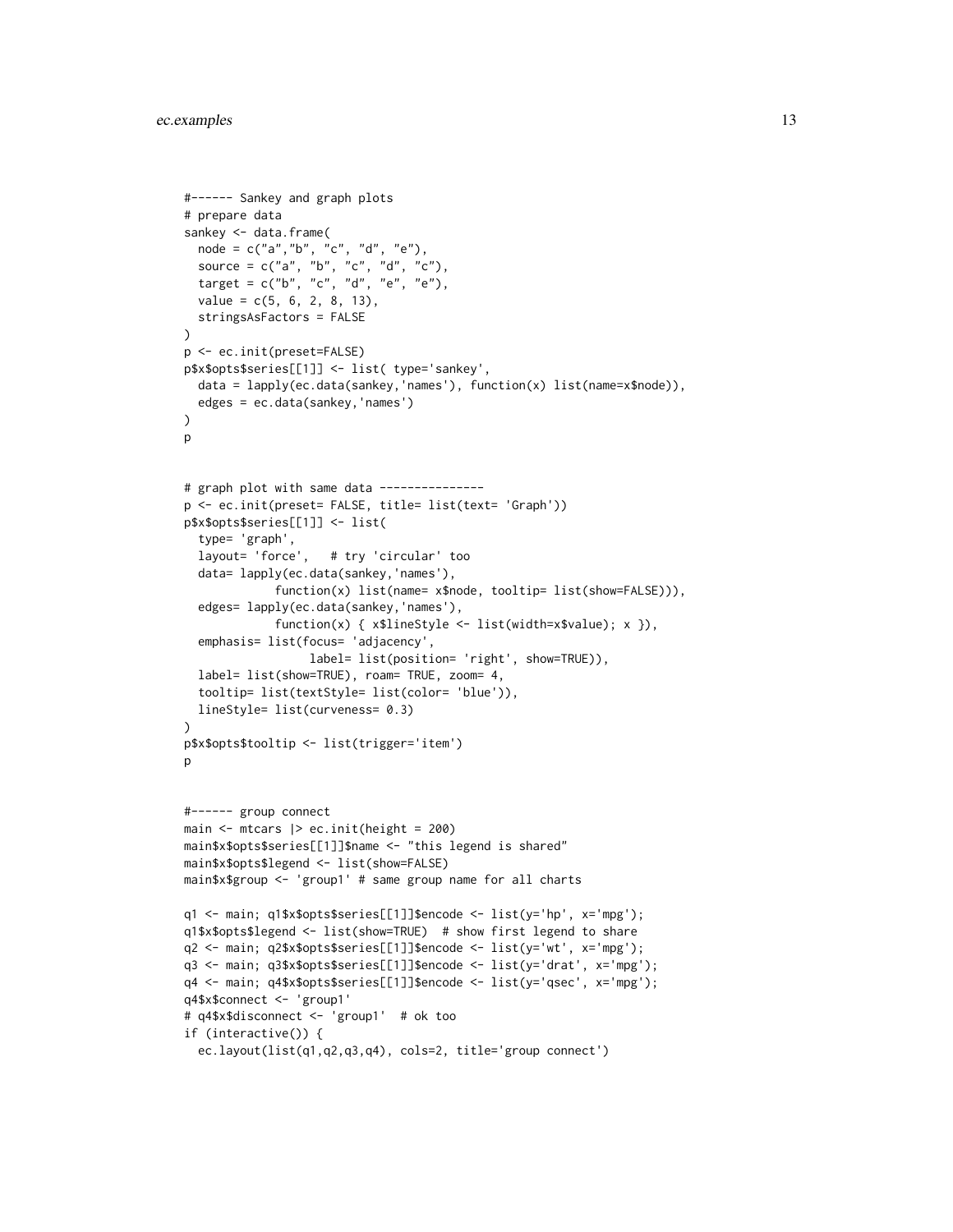```
#------ Events in Shiny
if (interactive()) {
  library(shiny); library(dplyr); library(echarty)
ui <- fluidPage( ecs.output('plot') )
server <- function(input, output, session) {
  output$plot <- ecs.render({
   p \leftarrow \text{cars} |> group_by(speed) |> ec.init()
   p$x$opts$dataZoom <- list(type= 'inside')
   p$x$on <- list( # event(s) with Javascript handler
      list(event= 'legendselectchanged',
           handler= htmlwidgets::JS("(event) => alert('selected: '+event.name);"))
    )
   p$x$capture <- 'datazoom'
   p
  })
  observeEvent(input$plot_datazoom, { # captured event
   cat('\nZoom.start:',input$plot_datazoom$batch$start)
  })
  observeEvent(input$plot_mouseover, { # built-in event
    cat('\n',toString(input$plot_mouseover))
  })
}
shinyApp(ui = ui, server = server)
}
#------------- Shiny interactive charts demo ---------------
# run command: demo(eshiny)
  # donttest
```
ec.fromJson *JSON to chart*

#### Description

Convert JSON string to chart

# Usage

ec.fromJson(txt, ...)

#### Arguments

| txt      | JSON character string, url, or file, see from JSON |
|----------|----------------------------------------------------|
| $\cdots$ | Any arguments to pass to internal equinit          |

<span id="page-13-0"></span>

}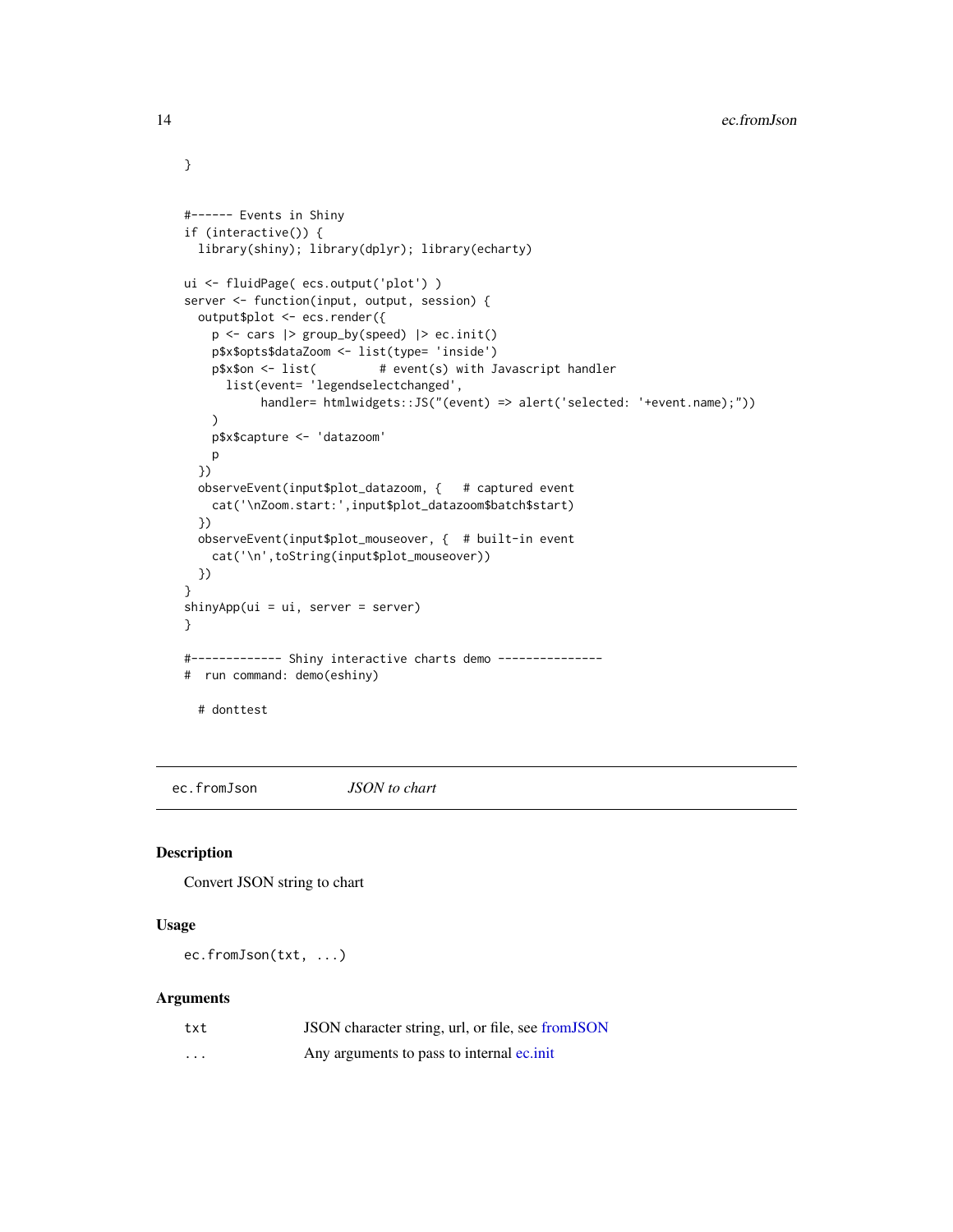<span id="page-14-0"></span>ec.init 15

# Details

txt should contain the full list of options required to build a chart. It is subsequently passed to ECharts function [setOption.](https://echarts.apache.org/en/api.html#echartsInstance.setOption)

# Value

An echarty widget.

## Examples

```
txt \leftarrow '{
  "xAxis": { "type": "category",
     "data": ["Mon", "Tue", "Wed", "Thu", "Fri", "Sat", "Sun"]
   },
   "yAxis": { "type": "value" },
   "series": { "type": "line",
     "data": [150, 230, 224, 218, 135, 147, 260]
   } }'
ec.fromJson(txt)
```
<span id="page-14-1"></span>ec.init *Initialize command*

# Description

Required to build a chart. In most cases this will be the only command necessary.

#### Usage

```
ec.init(
  df = NULL,
  preset = TRUE,
  ctype = "scatter",
  load = NULL,tl.series = NULL,
  width = NULL,
  height = NULL,...
\mathcal{L}
```
# Arguments

df A data.frame to be preset as [dataset,](https://echarts.apache.org/en/option.html#dataset) default NULL For crosstalk df should be of type [SharedData.](#page-0-0) Timeline requires a *grouped data.frame* to build its [options.](https://echarts.apache.org/en/option.html#options) If grouping is on multiple columns, only the first one is used to determine settings.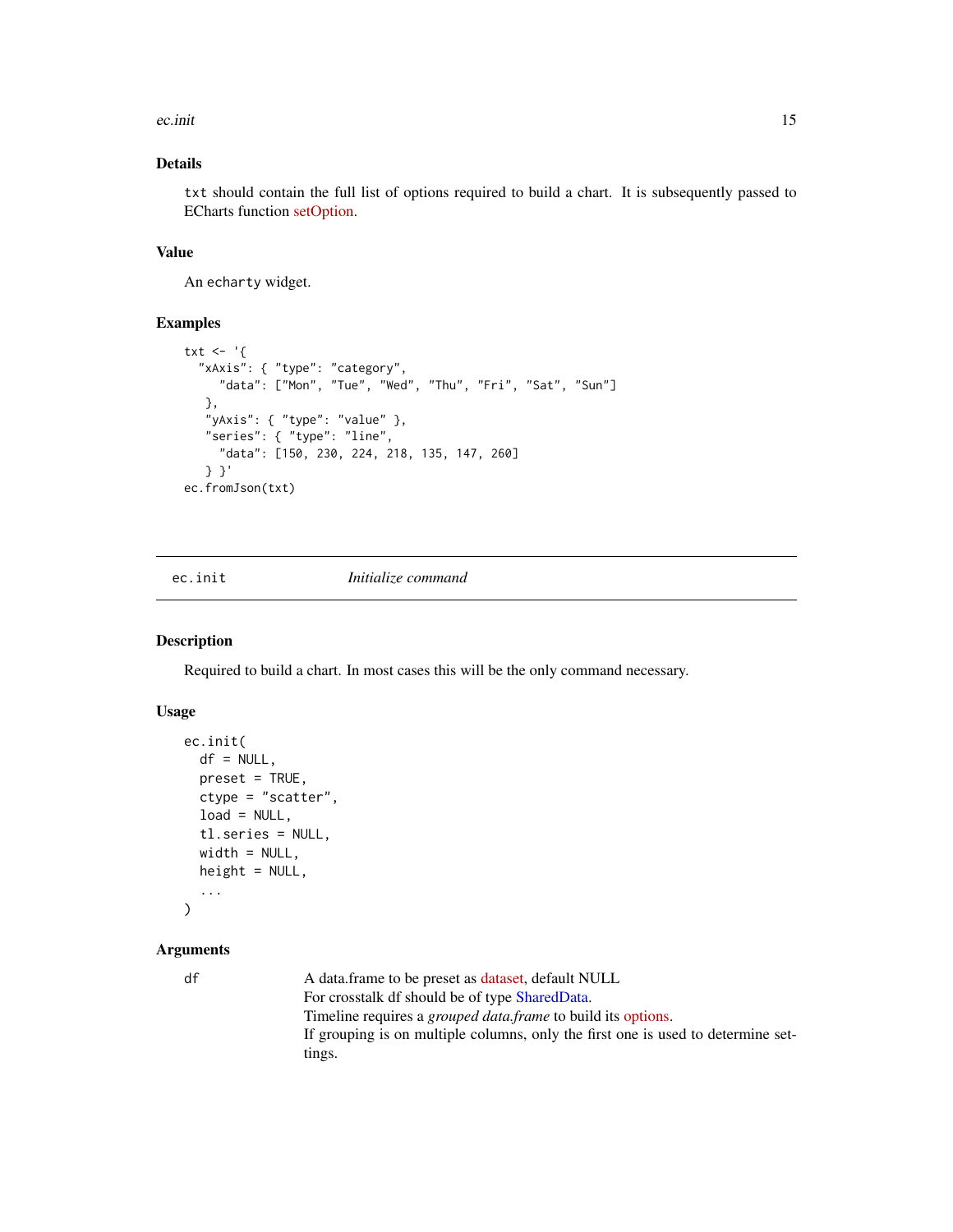<span id="page-15-0"></span>

| preset        | Build preset xAxis, yAxis, serie for 2D, or grid3D, xAxis3D, yAxis3D, zAxis3D<br>for 3D, default TRUE (enable).                                                                                                                                                                                                |
|---------------|----------------------------------------------------------------------------------------------------------------------------------------------------------------------------------------------------------------------------------------------------------------------------------------------------------------|
| ctype         | Chart type of series. Default is 'scatter'. Set to NULL to disable series preset.                                                                                                                                                                                                                              |
| load          | Name(s) of plugin(s) to load. Could be a character vector or comma-delimited<br>string. default NULL.                                                                                                                                                                                                          |
| tl.series     | A list to build a timeline or NULL(default). The list defines options series and<br>their attributes.<br>Requires a grouped data.frame df. The only indispensable attribute is encode.<br>encode defines which data columns names to use for the axes:                                                         |
|               | • set x and y for coordinateSystem <i>cartesian2d</i>                                                                                                                                                                                                                                                          |
|               | • set lng and lat for coordinateSystem geo                                                                                                                                                                                                                                                                     |
|               | • set radius and angle for coordinateSystem polar                                                                                                                                                                                                                                                              |
|               | • set value and itemName for pie chart                                                                                                                                                                                                                                                                         |
|               | • set value and name for map chart                                                                                                                                                                                                                                                                             |
|               | Attribute coordinateSystem is not set by default and depends on chart type.<br>Auto-generated timeline and options will be preset for the chart as well.<br>tl.series cannot be used for hierarchical charts like graph,tree,treemap,sankey.<br>Chart options/timeline have to be built directly, see example. |
| width, height | A valid CSS unit (like '100%', '500px', 'auto') or a number, which will be<br>coerced to a string and have 'px' appended.                                                                                                                                                                                      |
|               | other arguments to pass to the widget.<br>Custom widget arguments include:                                                                                                                                                                                                                                     |
|               | • elementId - Id of the widget, default is NULL(auto-generated)                                                                                                                                                                                                                                                |
|               | • ask - prompt user before downloading plugins when load is present, FALSE<br>by default                                                                                                                                                                                                                       |
|               | • js - single string or a vector with JavaScript expressions to evaluate.<br>First expression is evaluated before chart initialization.<br>Second is evaluated with an exposed object opts.<br>Third is evaluated with an exposed <i>chart</i> object after <i>opts</i> have been set.                         |
|               | • renderer - 'canvas' (default) or 'svg'                                                                                                                                                                                                                                                                       |
|               | • locale - 'EN'(default) or 'ZH'. Define others like so, see definitions.                                                                                                                                                                                                                                      |
|               | • useDirtyRect - enable dirty rectangle rendering or not, FALSE by default,<br>see here                                                                                                                                                                                                                        |
| - 21 -        |                                                                                                                                                                                                                                                                                                                |

#### Details

Command *ec.init* creates a widget with [createWidget,](#page-0-0) then adds some ECharts features to it. When *ec.init* is chained after a data.frame, a [dataset](https://echarts.apache.org/en/option.html#dataset) is preset.

When the data.frame is grouped and *ctype* is not null, more datasets with legend and series are also preset. Grouped series are preset as type *scatter*.

Plugin '3D' presets will not work for 'scatterGL'. Instead, use *preset=FALSE* and set explicitly *xAxis,yAxis*.

Plugins 'leaflet' and 'world' preset zoom=6 and center to the mean of all coordinates.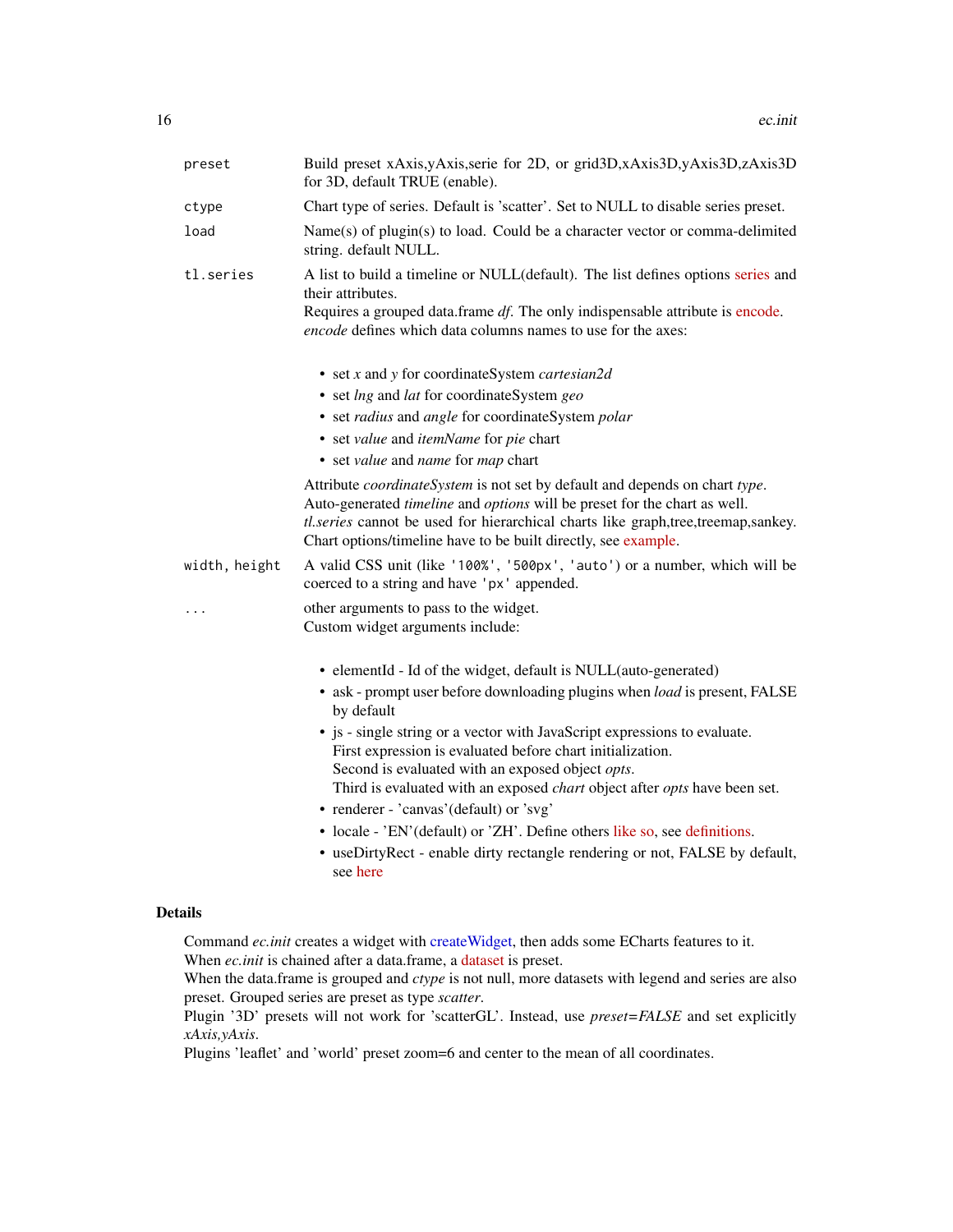#### <span id="page-16-0"></span>ec.init 17

Users can delete or overwrite any presets as needed. [ec.plugjs](#page-19-1) will be called internally for each *load* entry, popup prompts controlled by parameter *ask*.

Built-in plugins:

- leaflet Leaflet maps with customizable tiles, see [source](https://github.com/gnijuohz/echarts-leaflet#readme)
- custom renderers for [ecr.band](#page-22-1) and [ecr.ebars](#page-23-1)

Plugins with one-time installation:

- 3D 3D charts and WebGL acceleration, see [source](https://github.com/ecomfe/echarts-gl) and [docs](https://echarts.apache.org/en/option-gl.html#series)
- world world map with country boundaries, see [source](https://github.com/apache/echarts/tree/master/test/data/map/js)
- liquid liquid fill, see [source](https://github.com/ecomfe/echarts-liquidfill)
- gmodular graph modularity, see [source](https://github.com/ecomfe/echarts-graph-modularity)
- wordcloud cloud of words, see [source](https://github.com/ecomfe/echarts-wordcloud)

or install your own third-party plugins.

#### Value

A widget to plot, or to save and expand with more features.

# See Also

Package information in [echarty-package.](#page-0-0)

```
# basic scatter chart from a data.frame, using presets
cars |> ec.init()
# a timeline with two series and autoPlay
p <- iris |> dplyr::group_by(Species) |> ec.init(
 tl.series=list(
   encode=list(x=NULL, y=c('Sepal.Width', 'Petal.Length')),
    markPoint = list(data=list(list(type='max'), list(type='min')))
 )
)
p$x$opts$timeline <- append(p$x$opts$timeline, list(autoPlay=TRUE))
p$x$opts$legend <- list(list()) # add legend
p
```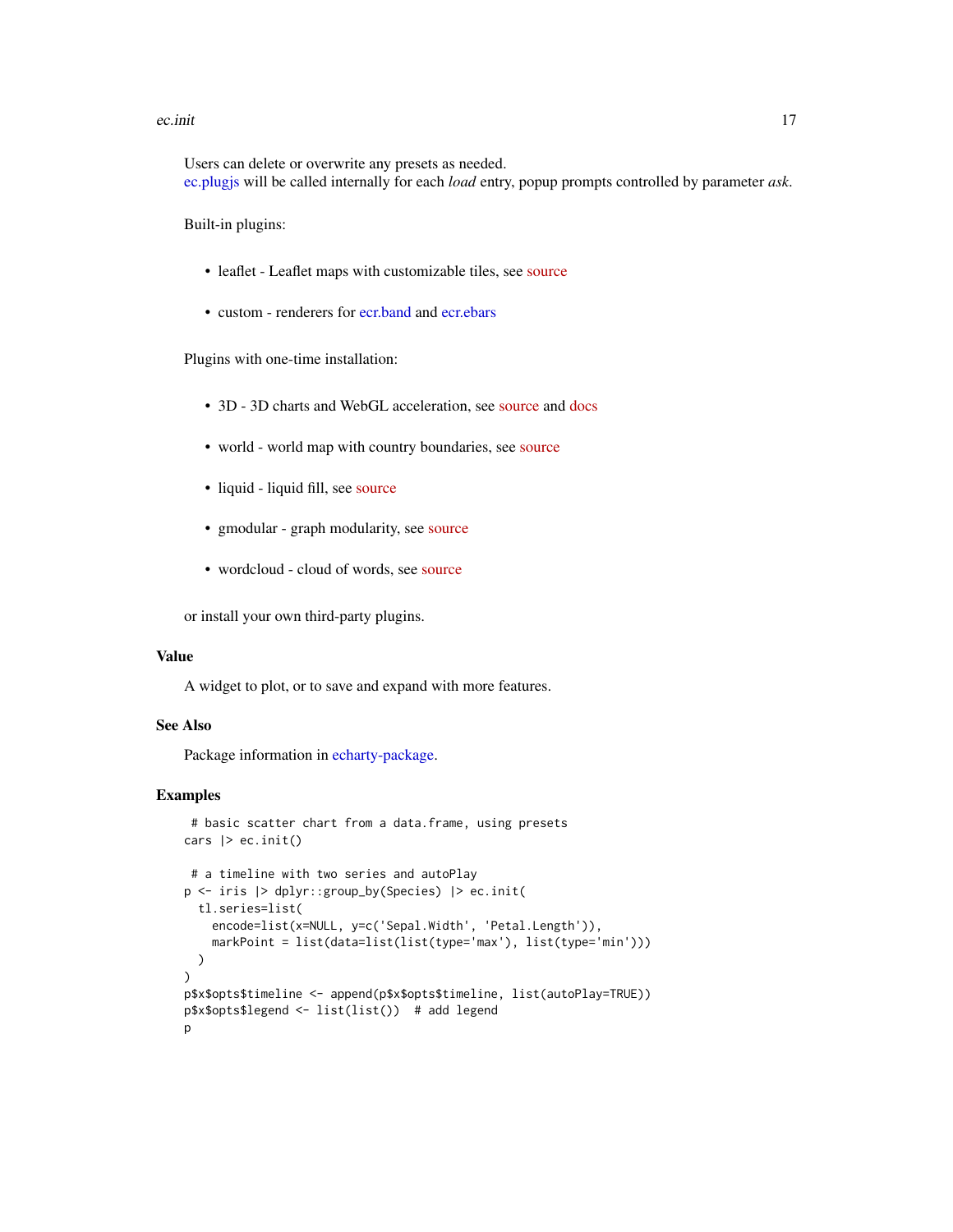<span id="page-17-0"></span>

Convert chart to JSON string

# Usage

ec.inspect(wt, target =  $NULL$ , json =  $TRUE$ , ...)

# Arguments

| wt                      | An echarty widget as returned by ec.init                          |
|-------------------------|-------------------------------------------------------------------|
| target                  | NULL(default) or 'data' to show info about chart's embedded data. |
| ison                    | Boolean whether to return a JSON, or a list, default TRUE         |
| $\cdot$ $\cdot$ $\cdot$ | Additional arguments to pass to to JSON                           |

## Value

A JSON string if json is TRUE and a list otherwise.

#### Note

Must be invoked or chained as last command. ec.inspect is incompatible with [ec.snip](#page-20-1)

# Examples

```
# extract JSON
json <- cars |> ec.init() |> ec.inspect()
json
# get from JSON and modify plot
```
ec.fromJson(json) |> ec.theme('macarons')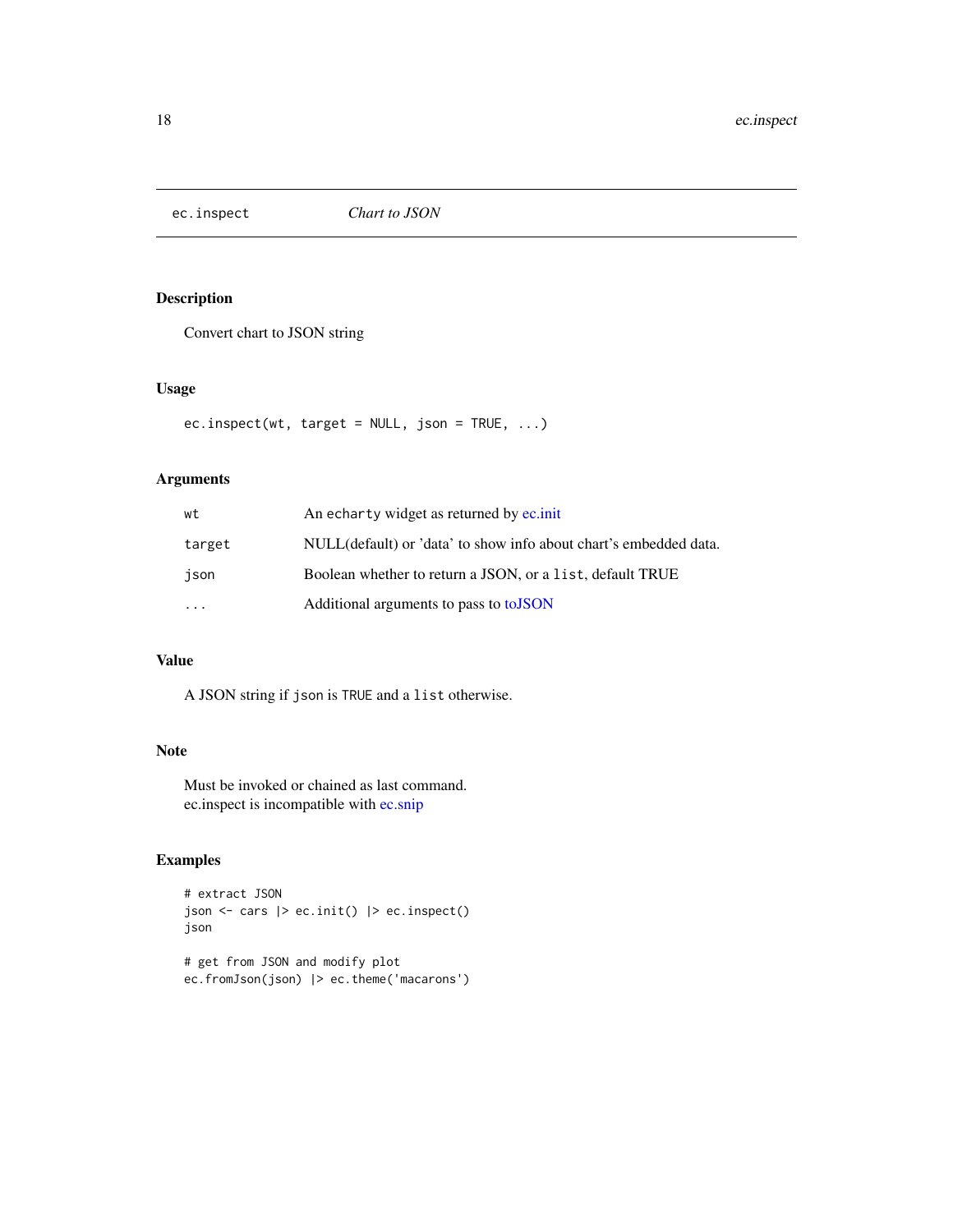<span id="page-18-0"></span>

Set multiple charts in rows/columns format

#### Usage

```
ec.layout(plots, rows = NULL, cols = NULL, width = "xs", title = NULL)
```
# Arguments

| plots | A list of charts                    |
|-------|-------------------------------------|
| rows  | Number of rows                      |
| cols  | Number of columns                   |
| width | Width of columns, one of xs, md, lg |
| title | Title for the set                   |

# Details

For 3-4 charts one would use multiple series with a [grid.](https://echarts.apache.org/en/option.html#grid) For greater number of charts *ec.layout* come in handy.

# Value

A container [div](#page-0-0) in rmarkdown, otherwise [browsable](#page-0-0)

```
options(browser = 'firefox')
tmp <- lapply(list('dark','macarons','gray','jazz','dark-mushroom'),
              function(x) cars |> ec.init() |> ec.theme(x) )
ec.layout(tmp, cols=2 )
```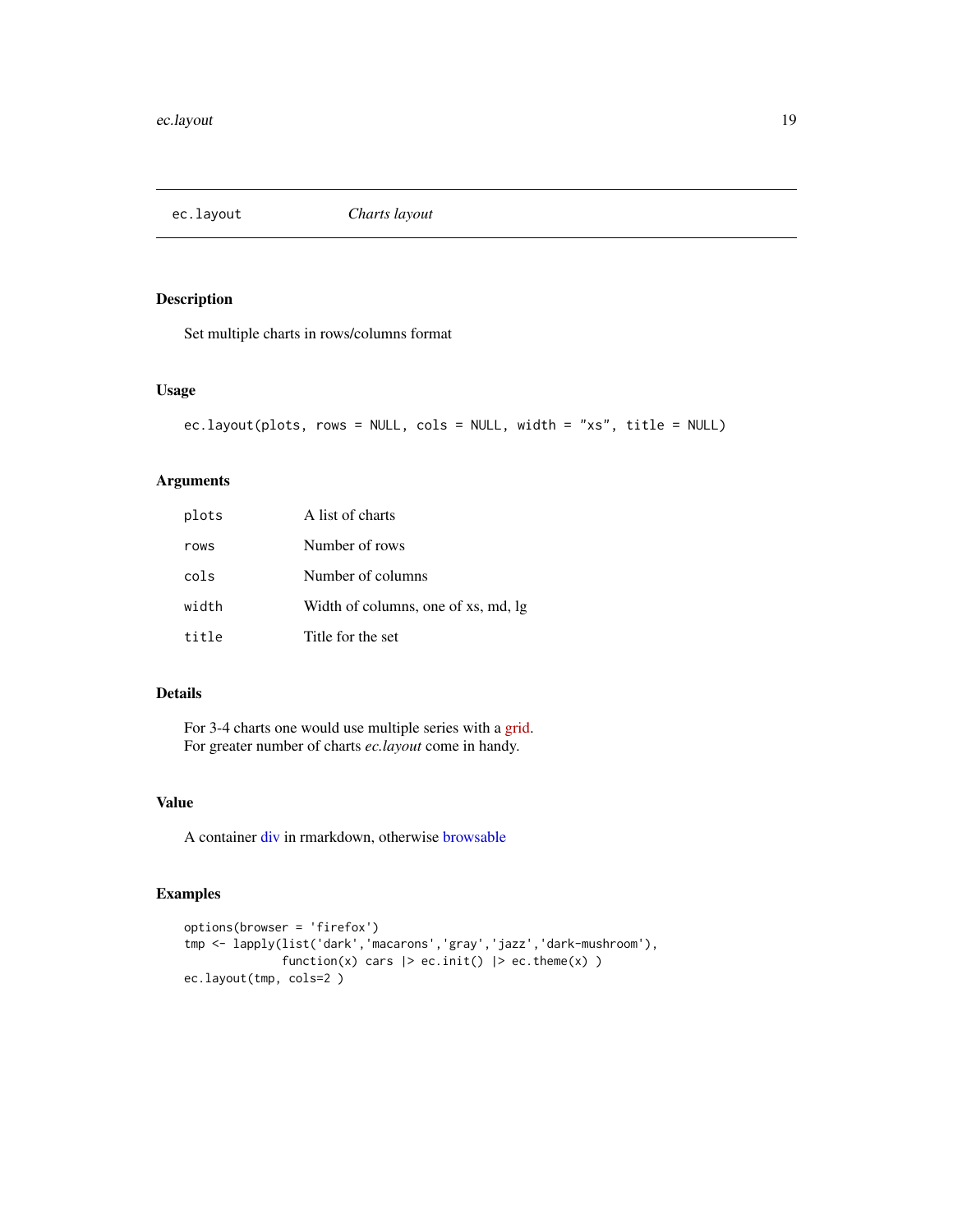<span id="page-19-0"></span>

Create 'parallelAxis' for a parallel chart

# Usage

 $ec.paxis(df = NULL, minmax = TRUE, cols = NULL, ...)$ 

#### Arguments

| df     | A data.frame, regular or grouped                    |
|--------|-----------------------------------------------------|
| minmax | Boolean to add max/min limits or not, default TRUE  |
| cols   | A string vector with columns names in desired order |
|        | Additional arguments for parallel Axis.             |

# Value

A list, see format in [parallelAxis.](https://echarts.apache.org/en/option.html#parallelAxis)

# Examples

```
iris |> dplyr::group_by(Species) |> ec.init(ctype='parallel')
p <- ec.init(preset=FALSE)
p$x$opts$parallelAxis <- ec.paxis(mtcars,
     cols= c('gear','cyl','hp','carb'), nameRotate= 45)
p$x$opts$series <- list(list( type= 'parallel',
     smooth= TRUE, data= ec.data(mtcars,'dataset',FALSE) ))
p
```
<span id="page-19-1"></span>ec.plugjs *Install Javascript plugin from URL source*

# Description

Install Javascript plugin from URL source

# Usage

```
ec.plugjs(wt = NULL, source = NULL, ask = FALSE)
```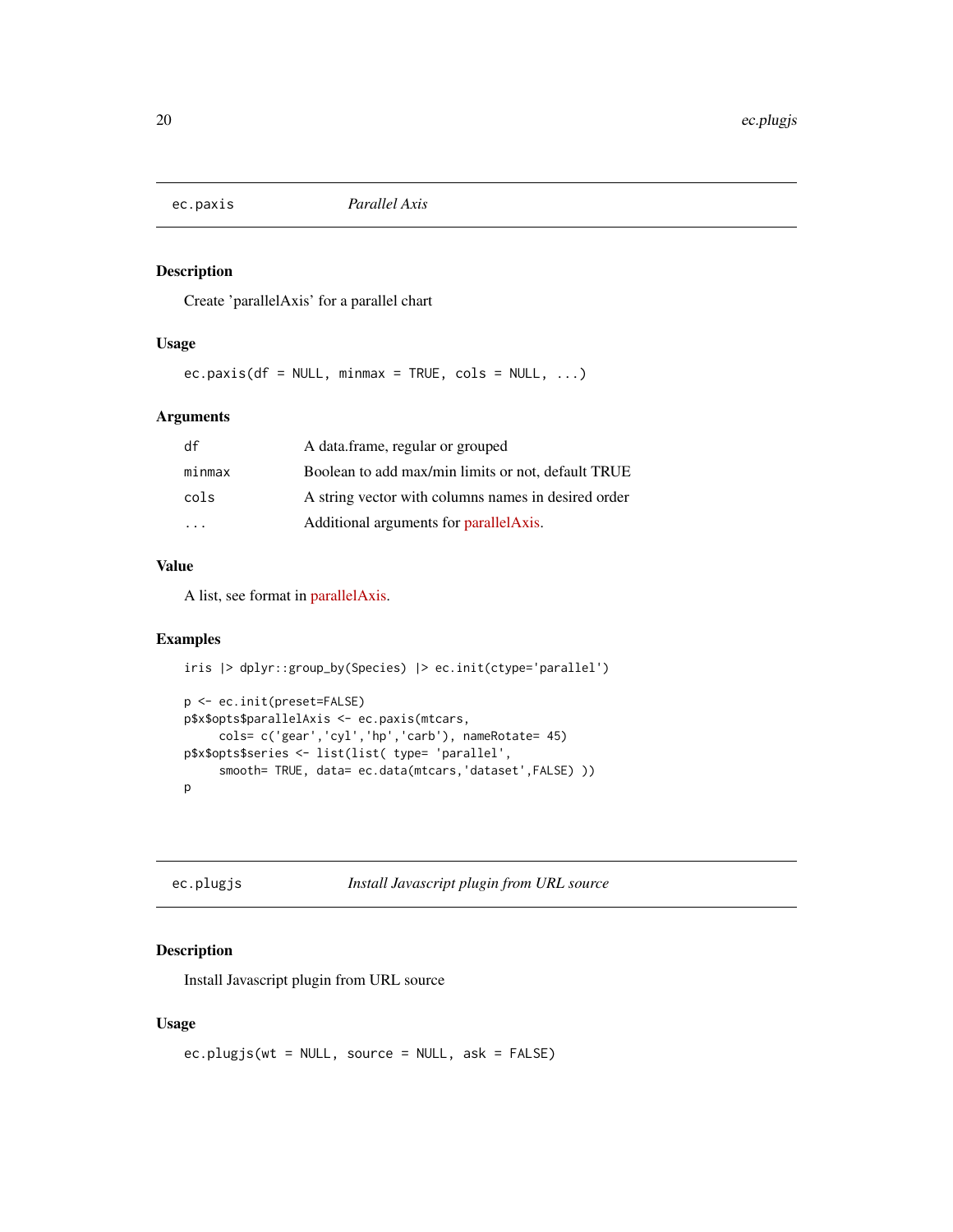#### <span id="page-20-0"></span>ec.snip 21

#### Arguments

| wt     | A widget to add dependency to, see create Widget                                      |
|--------|---------------------------------------------------------------------------------------|
| source | URL or file:// of a Javascript plugin.<br>file name suffix is '.js'. Default is NULL. |
| ask    | Boolean, to ask the user to download source if missing. Default is FALSE.             |

## Details

When *source* is URL, the plugin file is installed with an optional popup prompt. When *source* is a file name (file://xxx.js), it is assumed installed and only a dependency is added. Called internally by [ec.init.](#page-14-1) It is recommended to use *ec.init(load=...)* instead of *ec.plugjs*.

#### Value

A widget with JS dependency added if successful, otherwise input wt

#### Examples

```
# import map plugin and display two (lon,lat) locations
if (interactive()) {
p <- ec.init() |> ec.plugjs(
 'https://raw.githubusercontent.com/apache/echarts/master/test/data/map/js/china-contour.js')
p$x$opts <- list(
  geo = list(map= 'china-contour', roam= TRUE),
  series = list(list( name= 'Geo',
    type= 'scatter', coordinateSystem= 'geo',
    symbolSize= 9, itemStyle= list(color= 'red'),
    data= list(list(value= c(113, 40)), list(value= c(118, 39))) ))
)
p
}
```
<span id="page-20-1"></span>ec.snip *Options list shortcut*

#### Description

Utility to improve readability and typing speed

# Usage

ec.snip(wt)

#### Arguments

wt A widget to be converted to option list OR an option list to a plot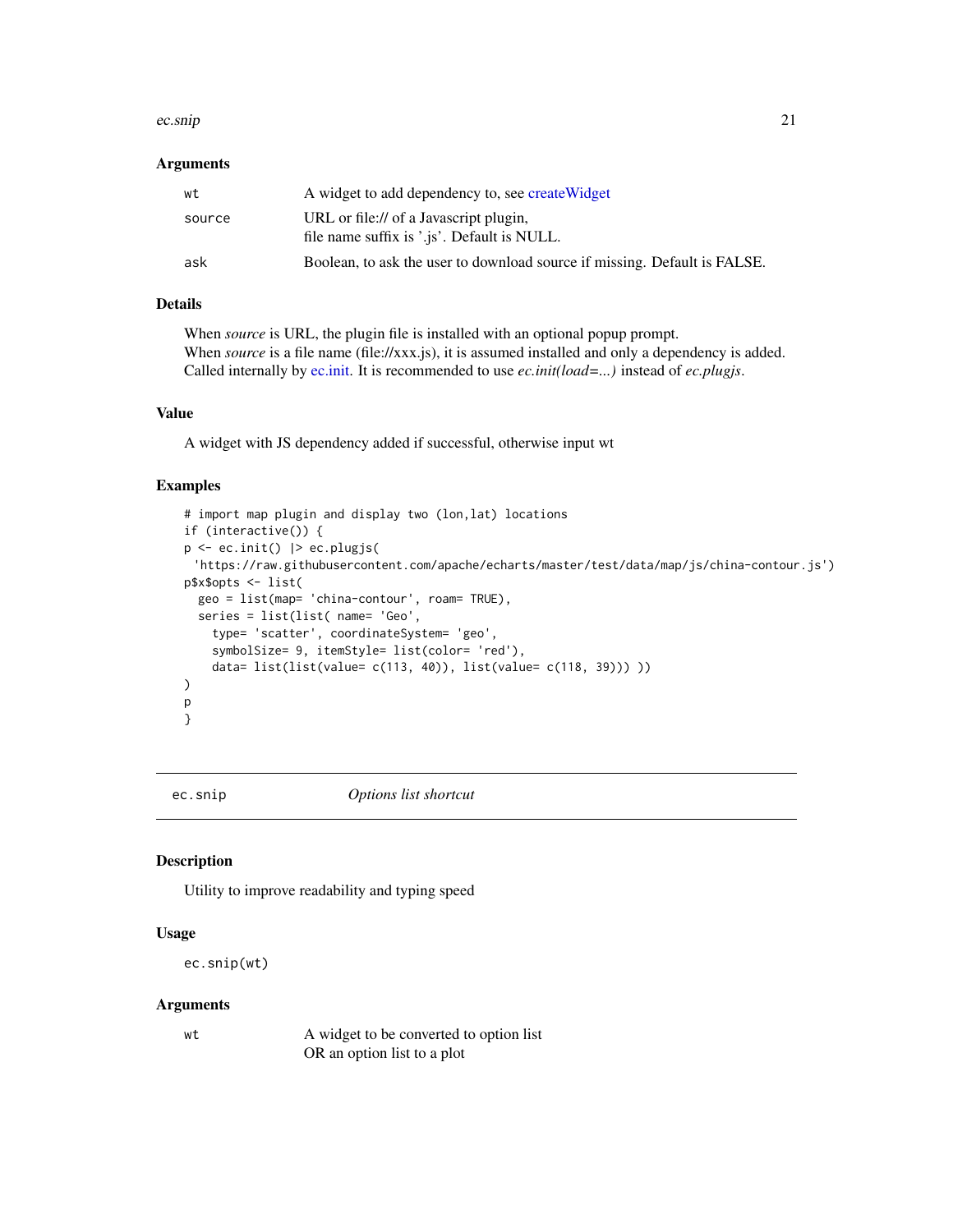# Details

On initialization, add *ec.snip* at the end of the [ec.init](#page-14-1) pipe, or set for the entire R session with options('echarty.short'=TRUE). Note: ec.theme, ecr.ebars, ec.inspect will not work with the session setting.

#### Examples

```
p \leftarrow \text{cars} |> ec.init() |> ec.snip()
p$dataZoom <- list(start=70) # instead of p$x$opts$dataZoom
p$legend <- list(show=TRUE) # instead of p$x$opts$tooltip
ec.snip(p) # instead of just p
```

|--|

#### Description

Apply a pre-built or custom coded theme to a chart

#### Usage

ec.theme(wt, name, code = NULL)

#### Arguments

| wt   | An echarty widget as returned by ec.init                                                       |
|------|------------------------------------------------------------------------------------------------|
| name | Name of existing theme file (without extension), or name of custom theme de-<br>fined in code. |
| code | Custom theme as JSON formatted string, default NULL.                                           |

# Details

Just a few built-in themes are included in folder inst/themes. The entire collection could be found [here](https://github.com/apache/echarts/tree/master/theme) and copied if needed.

To create custom themes or view predefined ones, visit [this site.](https://echarts.apache.org/en/theme-builder.html)

#### Value

An echarty widget.

```
mtcars |> ec.init() |> ec.theme('dark-mushroom')
cars |> ec.init() |> ec.theme('mine', code=
  '{"color": ["green","#eeaa33"],
    "backgroundColor": "lemonchiffon"}')
```
<span id="page-21-0"></span>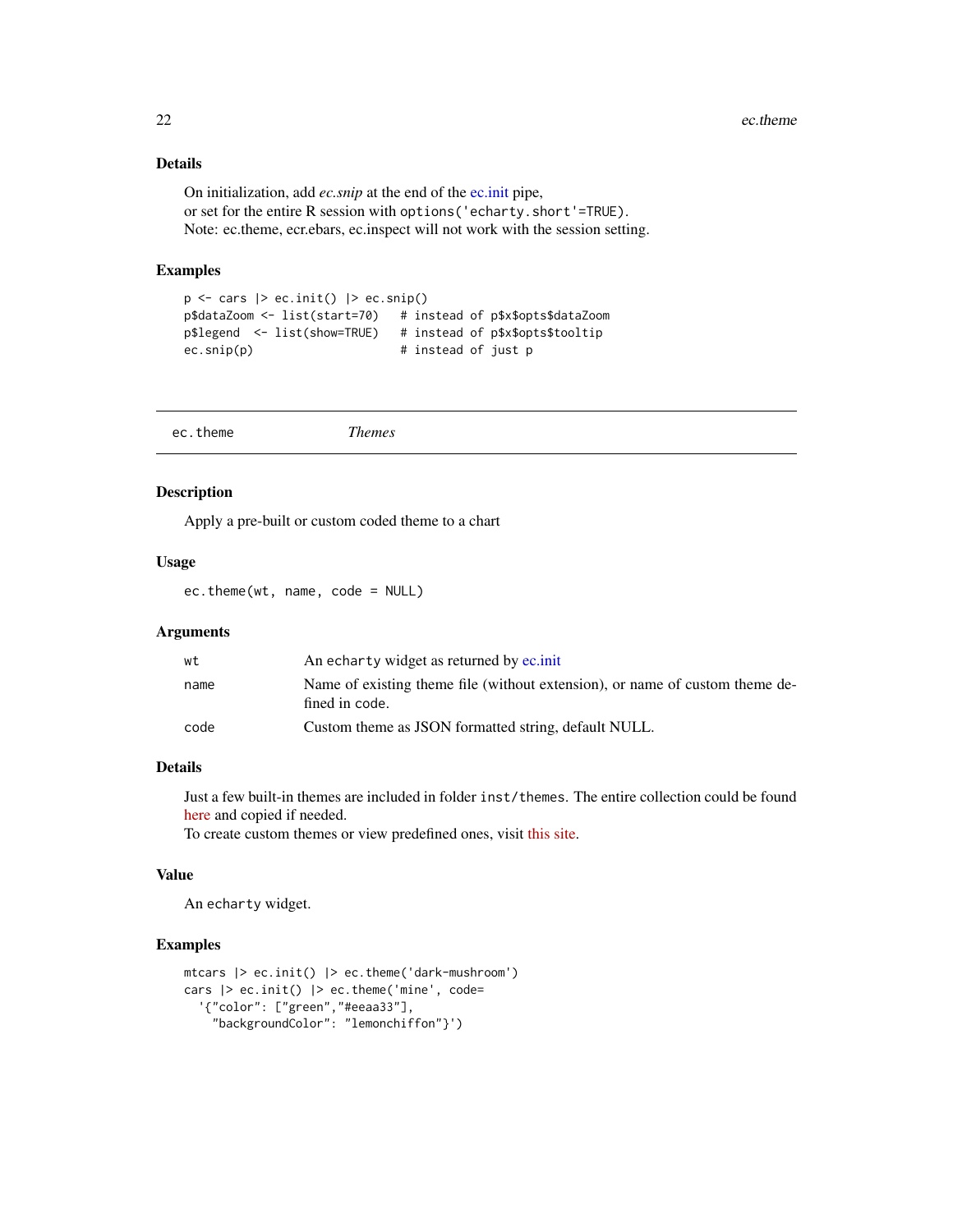<span id="page-22-1"></span><span id="page-22-0"></span>

A 'custom' serie with lower and upper boundaries

# Usage

 $ecr.band(df = NULL, lower = NULL, upper = NULL, type = "polygon", ...)$ 

#### Arguments

| df        | A data.frame with lower and upper numerical columns and first column with X<br>coordinates.                                 |  |
|-----------|-----------------------------------------------------------------------------------------------------------------------------|--|
| lower     | The column name(string) of band's lower boundary.                                                                           |  |
| upper     | The column name(string) of band's upper boundary.                                                                           |  |
| type      | Type of rendering                                                                                                           |  |
|           | • 'stack' - by two stacked lines<br>• 'polygon' - by drawing a polygon as polyline (default). Warning: cannot<br>be zoomed! |  |
| $\ddotsc$ | More parameters for serie.                                                                                                  |  |

#### Details

When type='polygon', coordinates of the two boundaries are chained into a polygon and displayed as one.

When type='stack', two *stacked* lines are drawn, one with customizable areaStyle. The upper boundary coordinates should be values added on top of the lower boundary coordinates. Type 'stack' needs *xAxis* to be of type 'category'.

# Value

A list of one serie when type='polygon', or two series when type='stack'

```
if (interactive()) {
df <- airquality |> dplyr::mutate(lwr= round(Temp-Wind*2),
                                  upr= round(Temp+Wind*2),
                                  x=paste0(Month,'-',Day) ) |>
                    dplyr::relocate(x,Temp)
bands <- ecr.band(df, 'lwr', 'upr', type='stack',
                  name='stak', areaStyle= list(opacity=0.4))
p <- df |> ec.init(load='custom')
p$x$opts$xAxis <- list(type='category', boundaryGap=FALSE)
```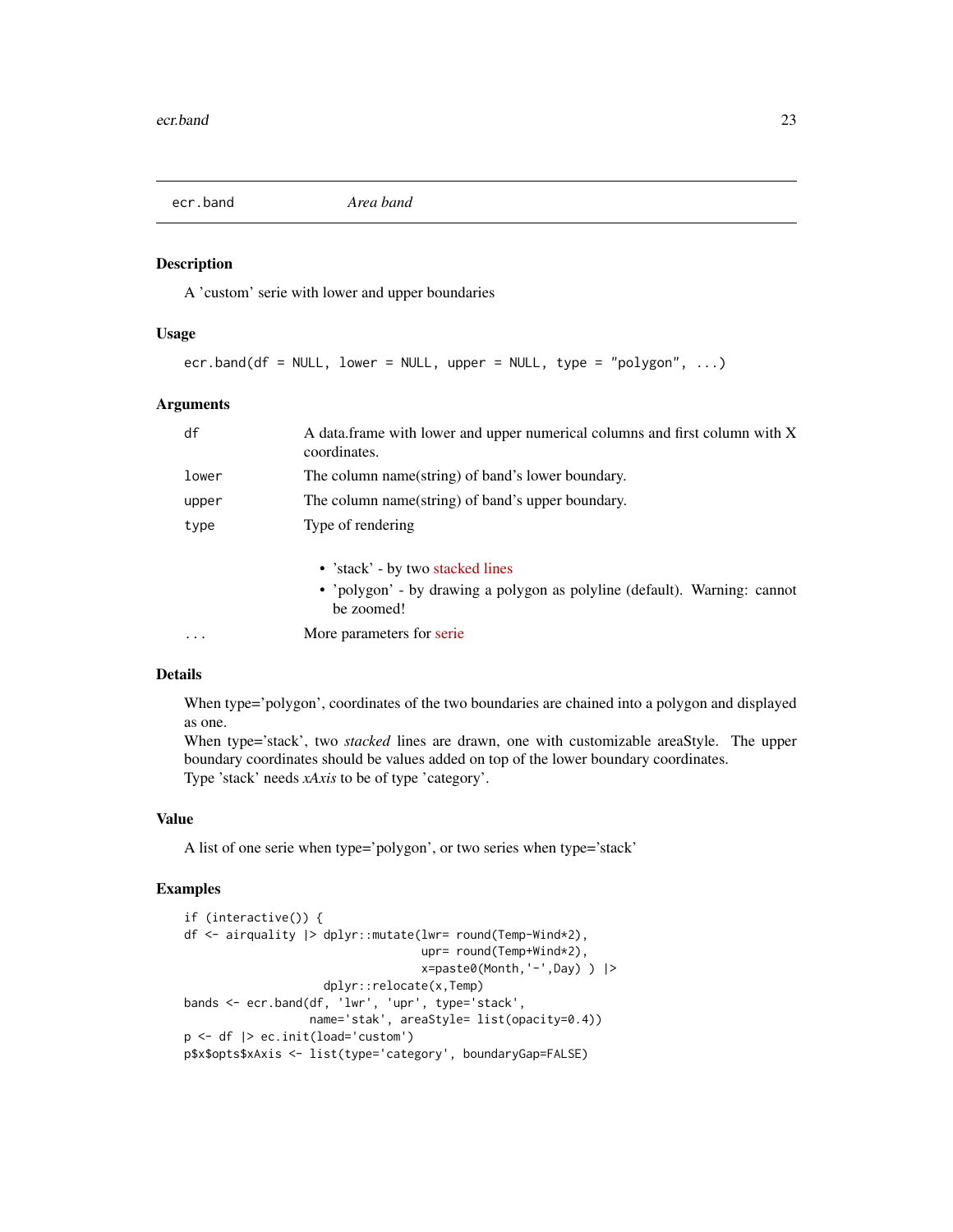```
p$x$opts$series <- list(list(type='line', color='blue', name='line'),
                        bands[[1]], bands[[2]] )
p$x$opts$tooltip <- list(trigger= 'axis',
   formatter= ec.clmn('high <b>%@</b><br>line <b>%@</b><br>low <b>%@</b>',
        3.3, 1.2, 2.2)) # 3.3= upper-serie index .index of column inside
p$x$opts$legend <- list(show= TRUE)
p
}
```
<span id="page-23-1"></span>ecr.ebars *Error bars*

#### Description

Custom series to display error-bars for scatter,bar or line series

# Usage

ecr.ebars(wt,  $df = NULL$ , hwidth = 6, ...)

#### Arguments

| wt        | A widget to add error bars to, see create Widget                                                                                                                                                         |
|-----------|----------------------------------------------------------------------------------------------------------------------------------------------------------------------------------------------------------|
| df        | $NULL(default)$ or data.frame with four or more columns ordered exactly $(x, y, low, high, others)$ .<br>When NULL, data is taken from wt's dataset where order should be the same<br>(x,y,low,high,etc) |
| hwidth    | Half-width of error bar in pixels, default is 6.                                                                                                                                                         |
| $\ddotsc$ | More parameters for custom serie                                                                                                                                                                         |

#### Details

*ecr.ebars* are custom series, so *ec.init(load='custom')* is required. Grouped series are supported, but require the group column to be included in *df*. Will add a chart legend and its own tooltip if none is provided. ecr.ebars with name attribute will show separate in the legend. Command should be called last, after all other series.

# Value

A widget with error bars added if successful, otherwise the input wt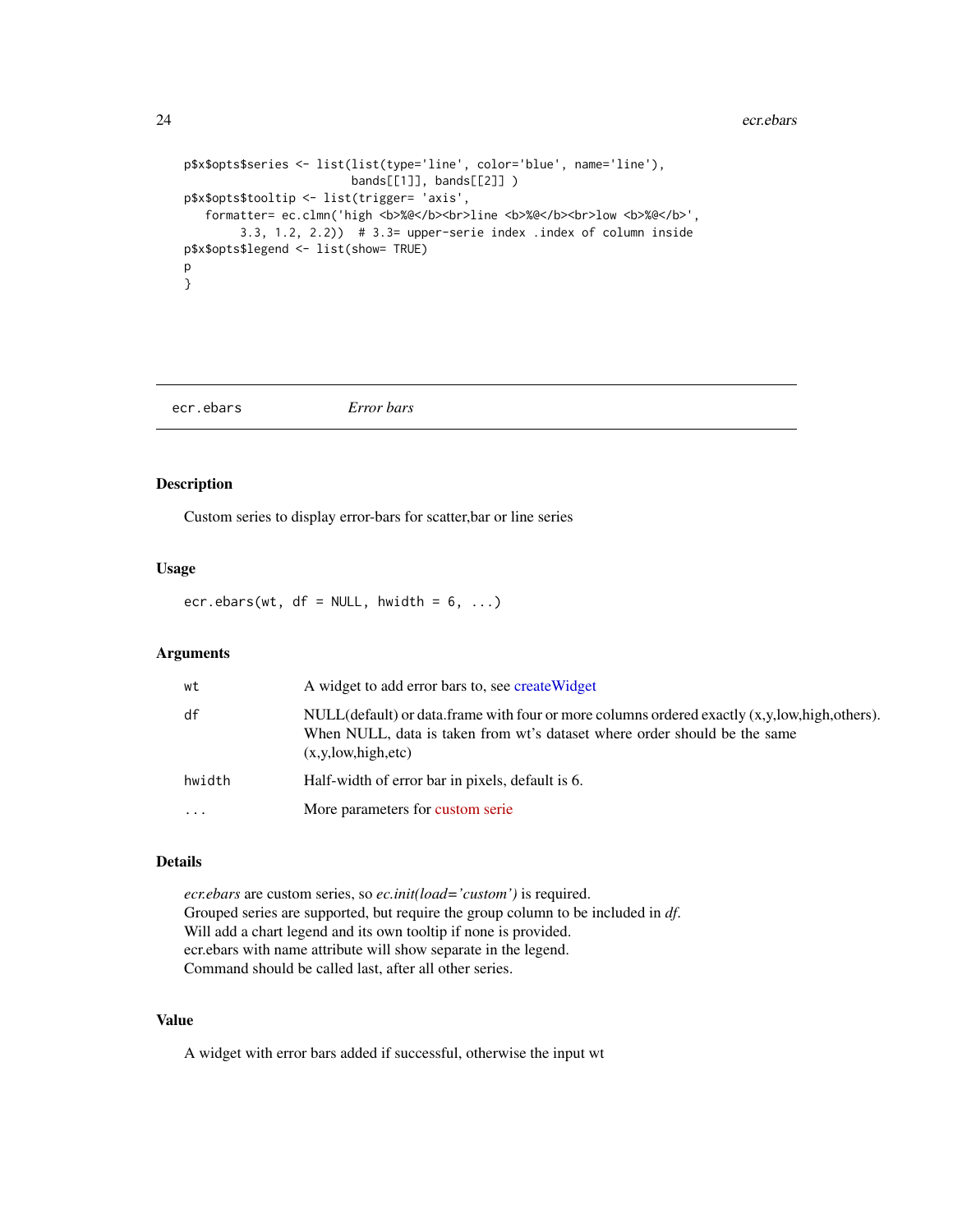#### <span id="page-24-0"></span>ecs.exec 25

# Examples

```
if (interactive()) {
tmp <- round(rnorm(24, sin(1:24/2)*10, .5))
df \le data.frame(x = 1:24, val = tmp,
                 lower = round(rnorm(24, tmp -10, .5)),upper = round(rnorm(24, tmp + 5, .8)))
p <- df |> ec.init(load='custom') |> ecr.ebars()
p$x$opts$tooltip <- list(show=TRUE)
p
}
```
#### <span id="page-24-1"></span>ecs.exec *Shiny: Execute a proxy command*

# Description

Once chart changes had been made, they need to be sent back to the widget for display

# Usage

ecs.exec(proxy, cmd = "p\_merge")

# Arguments

| proxy | A ecs.proxy object                                                     |
|-------|------------------------------------------------------------------------|
| cmd   | Name of command, default is $p\_merge$                                 |
|       | The proxy commands are:                                                |
|       | $p\_update$ - add new series and axes                                  |
|       | <i>p_merge</i> - modify or add series features like style, marks, etc. |
|       | <i>p_replace</i> - replace entire chart                                |
|       | <i>p_del_serie</i> - delete a serie by index or name                   |
|       | <i>p_del_marks</i> - delete marks of a serie                           |
|       | $p\_append\_data$ - add data to existing series                        |
|       | <i>p_dispatch</i> - send action commands, see documentation            |

# Value

A proxy object to update the chart.

# See Also

[ecs.proxy,](#page-25-1) [ecs.render,](#page-26-1) [ecs.output](#page-25-2) Read about event handling in [echarty-package,](#page-0-0) code in [ec.examples.](#page-4-1)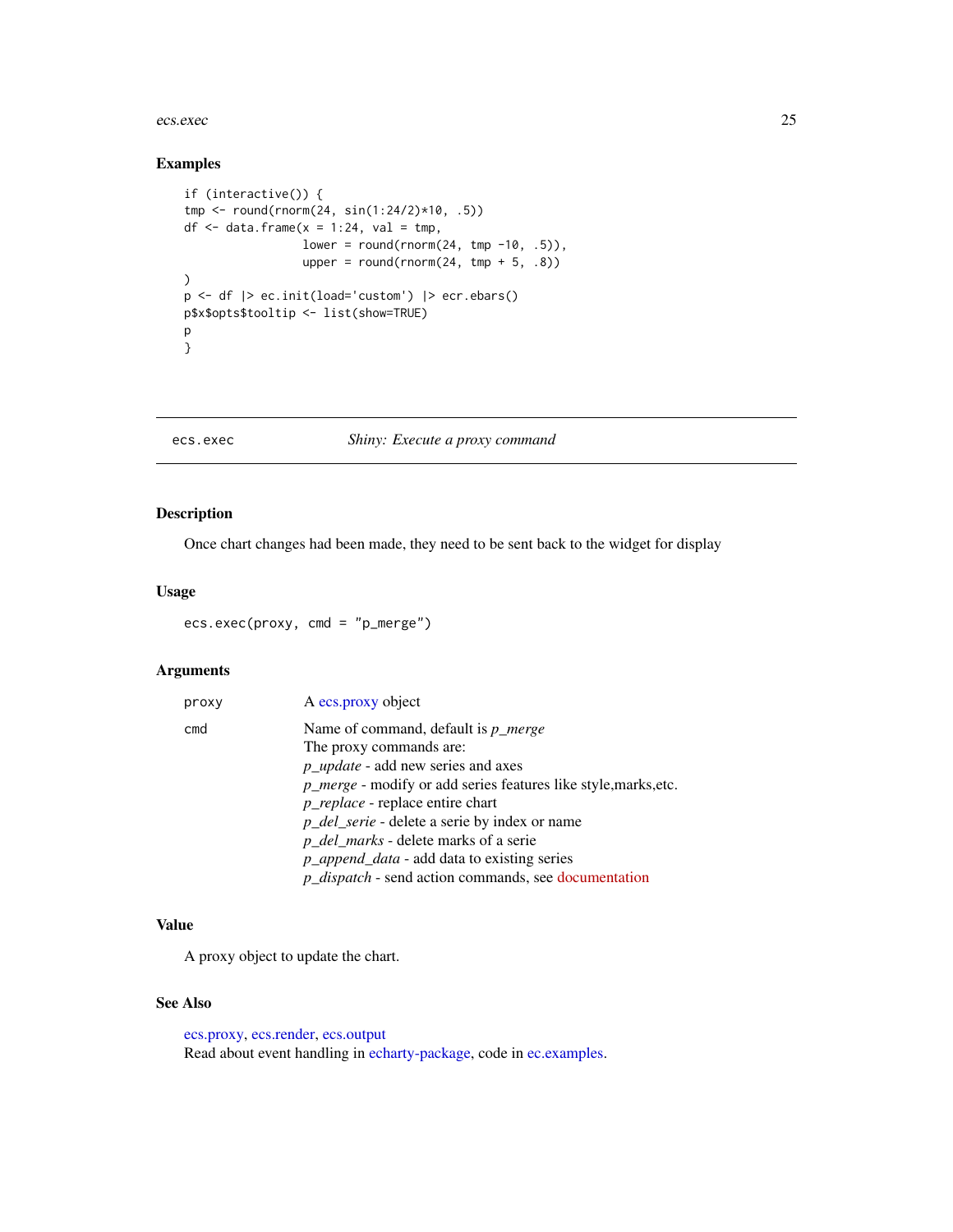# Examples

```
if (interactive()) {
  demo(eshiny, package='echarty')
}
```
<span id="page-25-2"></span>ecs.output *Shiny: UI chart*

# Description

Placeholder for a chart in Shiny UI

#### Usage

```
ecs.output(outputId, width = "100%", height = "400px")
```
# Arguments

| outputId      | Name of output UI element.                                                                                                                     |
|---------------|------------------------------------------------------------------------------------------------------------------------------------------------|
| width, height | Must be a valid CSS unit (like '100%', '400px', ' <i>auto'</i> ) or a number, which<br>will be coerced to a string and have ' $px$ ' appended. |
|               |                                                                                                                                                |

#### Value

An output or render function that enables the use of the widget within Shiny applications.

## See Also

[ecs.exec](#page-24-1) for example, [shinyWidgetOutput](#page-0-0) for return value.

<span id="page-25-1"></span>ecs.proxy *Shiny: Create a proxy*

# Description

Create a proxy for an existing chart in Shiny UI. It allows to add, merge, delete elements to a chart without reloading it.

#### Usage

ecs.proxy(id)

#### Arguments

id Target chart id from the Shiny UI.

<span id="page-25-0"></span>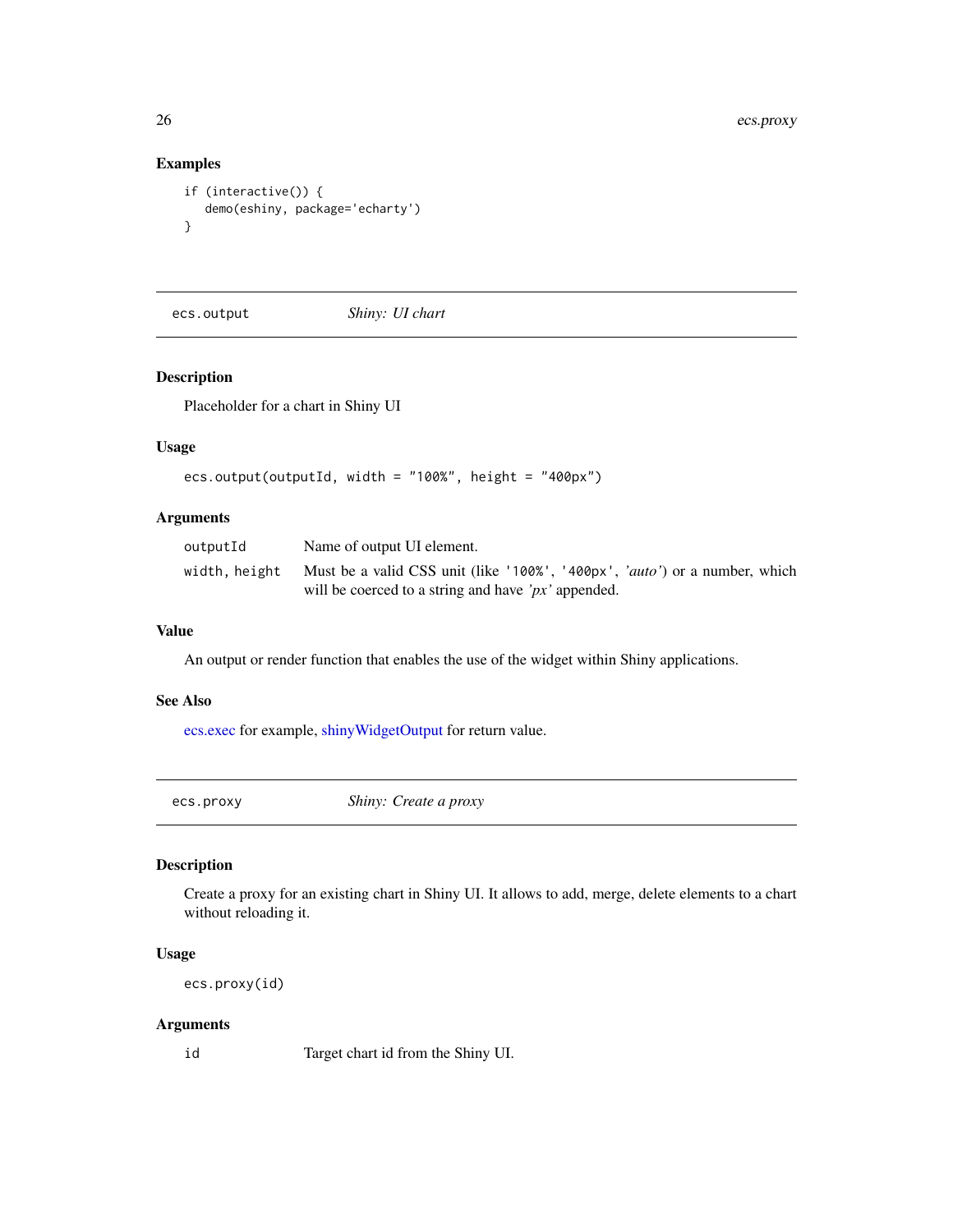#### <span id="page-26-0"></span>ecs.render 27

# Value

A proxy object to update the chart.

#### See Also

[ecs.exec](#page-24-1) for example.

<span id="page-26-1"></span>ecs.render *Shiny: Plot command to render chart*

# Description

This is the initial rendering of a chart in the UI.

# Usage

ecs.render(wt, env = parent.frame(), quoted = FALSE)

# Arguments

| wt     | An echarty widget to generate the chart.    |
|--------|---------------------------------------------|
| env    | The environment in which to evaluate expr.  |
| quoted | Is expr a quoted expression? default FALSE. |

## Value

An output or render function that enables the use of the widget within Shiny applications.

#### See Also

[ecs.exec](#page-24-1) for example, [shinyRenderWidget](#page-0-0) for return value.